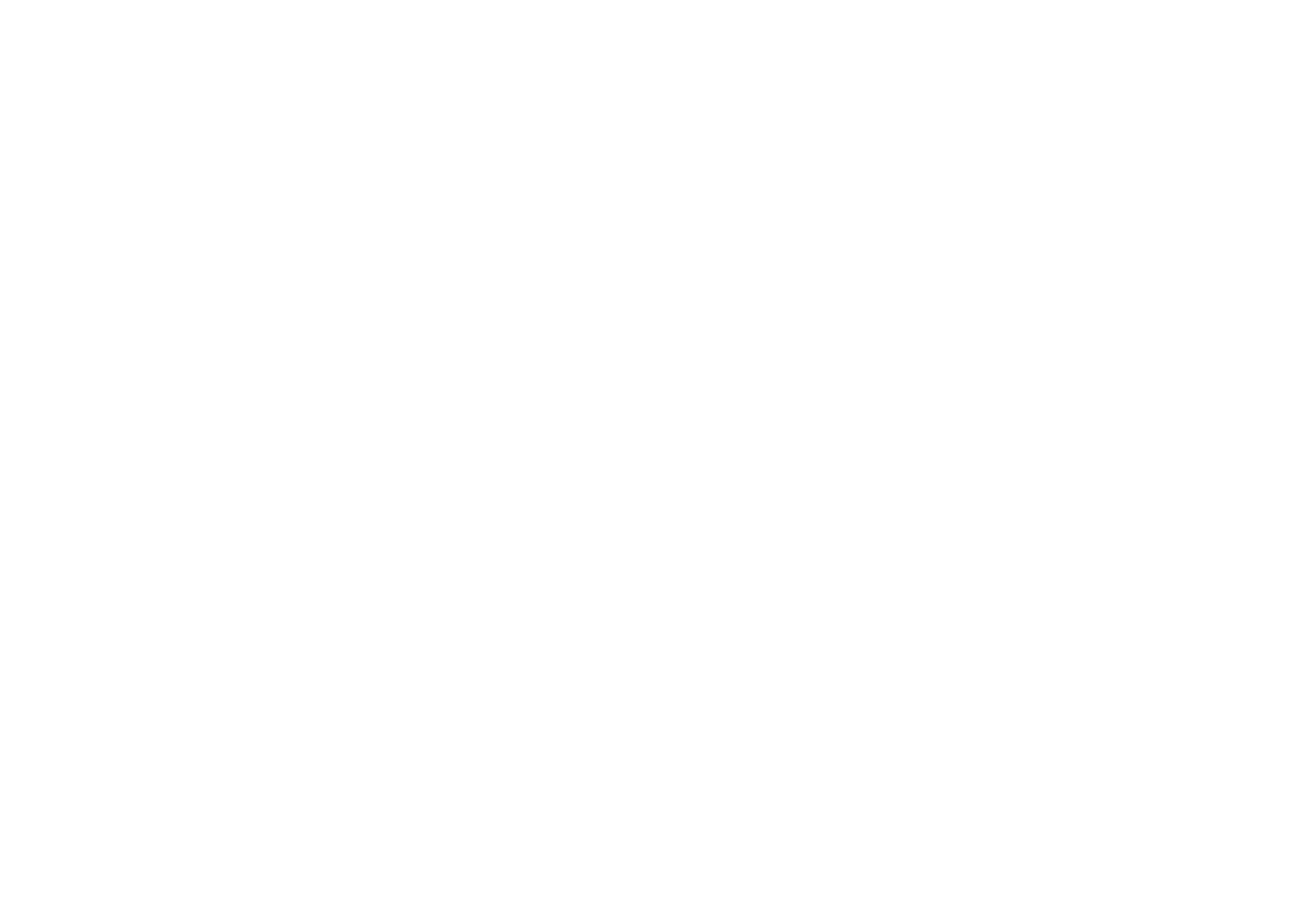# **Contents**

| Cherry-picking evidence<br>6             |
|------------------------------------------|
| Squeezing reality into the ideology<br>7 |
| 8                                        |
| 1 <sub>0</sub>                           |
| 11                                       |
| Minorities versus Majorities<br>13       |
| 16                                       |
| 17                                       |
| 20                                       |
| 21                                       |
| 23                                       |
| 25                                       |
| Repression against the Anarchists<br>30  |
| 33                                       |
| 36                                       |
| Victor Serge, Bolshevik Elitist<br>37    |
| The Dictatorship of the Party<br>41      |
| "There is no Communism in Russia"<br>42  |
| From Russia without love<br>44           |
| 45                                       |
| Spain: Anarchism refuted?<br>47          |
| 53                                       |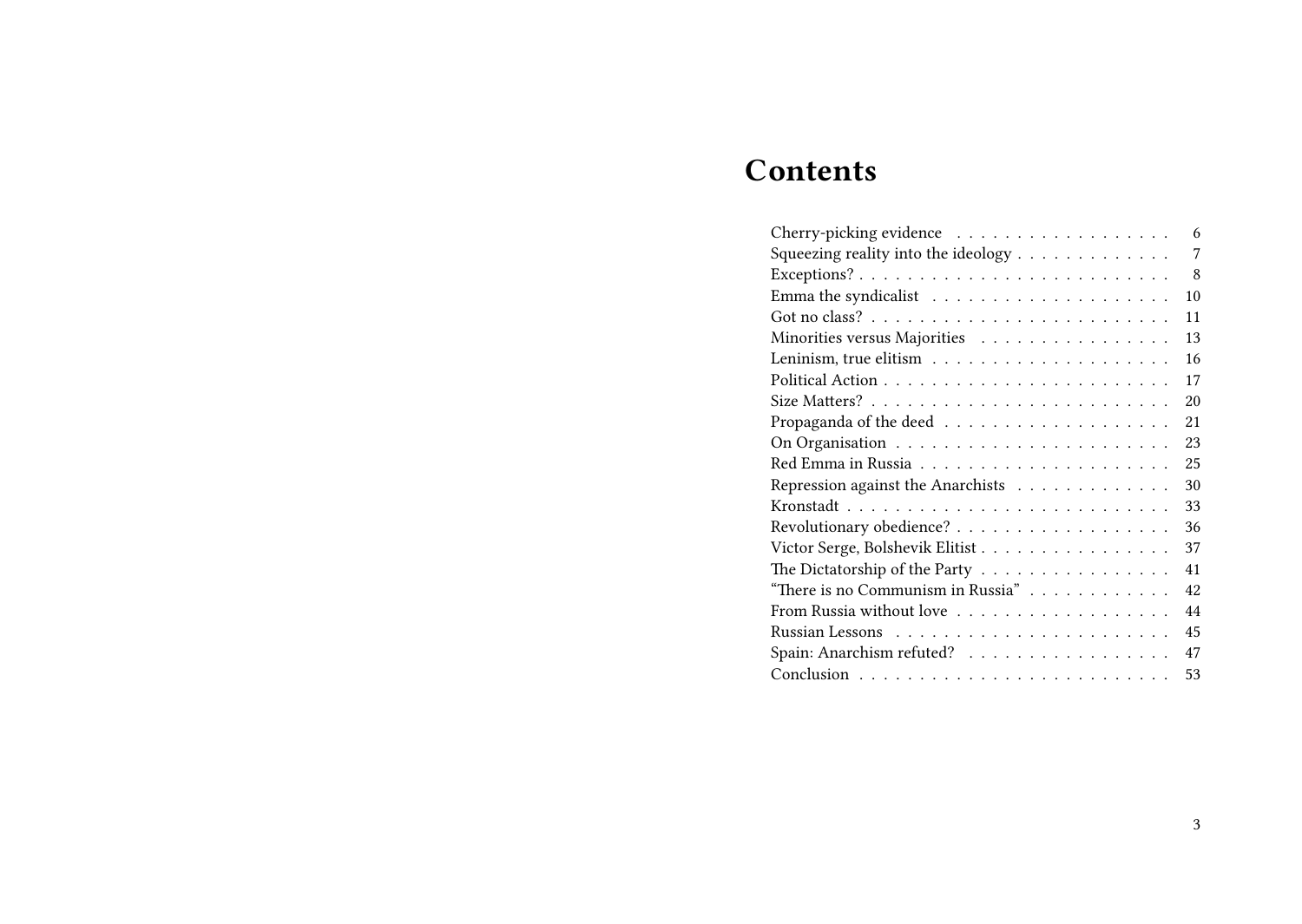For Selfa, *"in a period when real world, revolutionary events put anarchist theories to the test, the theories came up short."* Unlike Marxism? Social Democracy failed (as Bakunin predicted). Bolshevism produced a "dictatorship over the proletariat" (as Bakunin predicted). Neither form of Marxism produced the claimed results and, as such, they *"came up short."* And what of anarchism? Here the conclusion to be drawn is more complex than Selfa can admit to. In Russia, state repression broke the back of the movement yet the Makhnovists in the Ukraine show the anarchism can be successfully applied in a revolution. In Spain, the anarchists failed to apply their ideas in the face of extremely difficult circumstances but even in their failure the Spanish revolution is still the most advanced working class revolution of all time.

Yes, anarchism is not perfect. No theory can be. It needs to develop and change to take into account the new situations we face. We need to learn from the past. However, this is not what Selfa does. He rewrites it to bolster a bankrupt ideology whose cure (state socialism) is worse than the disease (capitalism). Selfa's dishonest diatribe on Emma, in its own way, shows why more and more radicals are turning to anarchism. An honest account of Red Emma and her ideas would confirm their constructive and practical nature. That is why Selfa does not provide one.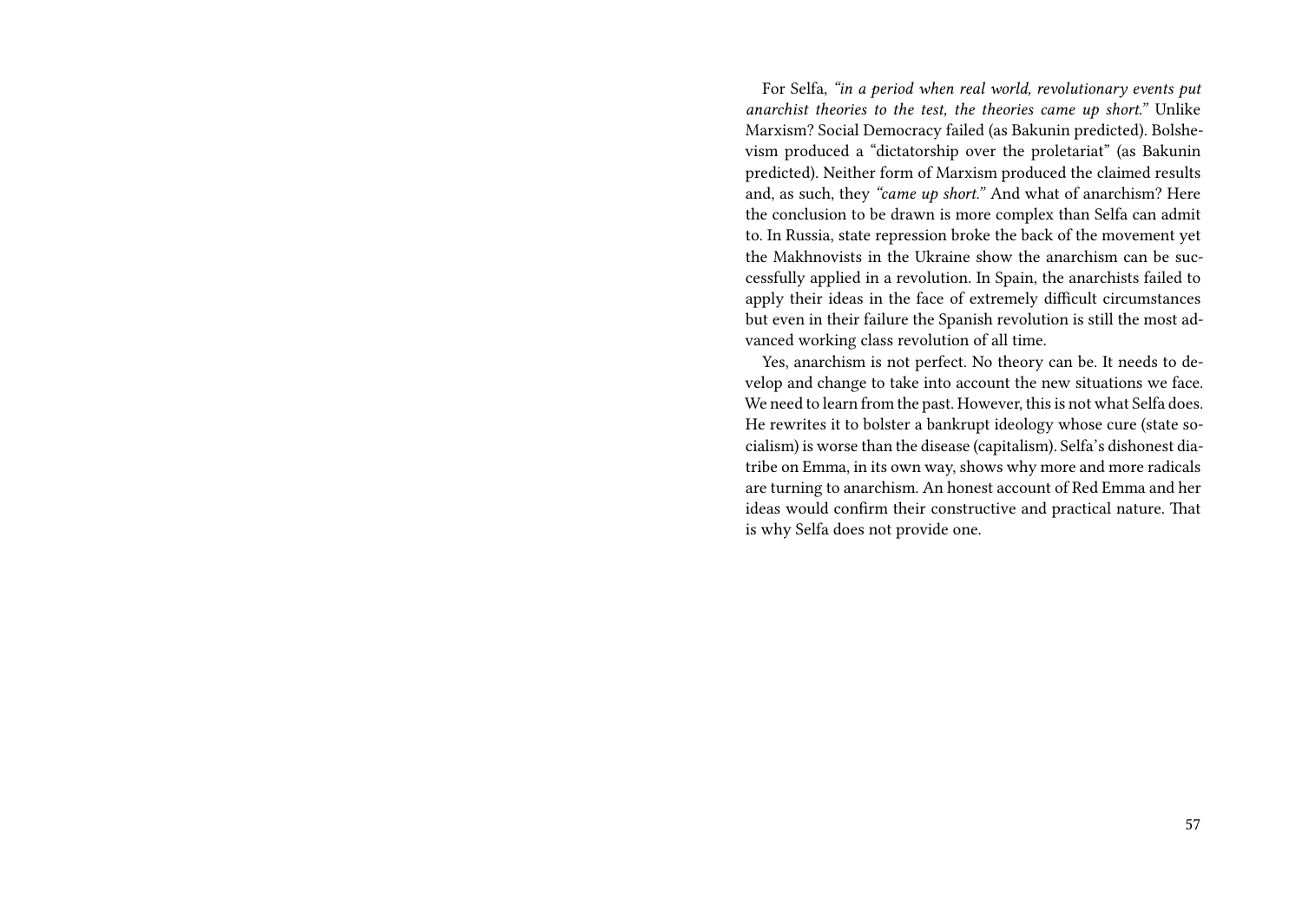workplace and in society) which encouraged the majority to break their conditioning, the conditioning which class society requires to continue.

As for the masses being an *"abstraction"* or a *"curse,"* it seems strange that Selfa goes not compare Emma's position to that of Victor Serge. If he did, then the reader would have to consider that Emma was the true friend of the masses while Serge and the Bolshevism he eulogised its enemy. Given that Selfa knows about the extreme elitism of Serge, it is clear that he is simply not reflecting reality by dismissing Emma's politics in this way.

While Selfa argues that she did not *"really build an organization of anarchists that could carry that vision forward,"* he presents enough evidence to show she built a movement by her activism. A movement which participated in the class struggle and proposed a means (syndicalism) to that end. He casts her as a *"sideline critic, holding to anarchist ideals even when the struggle demanded answers that were practical and concrete."* However, these ideals were both practical and concrete. If we look at the Russian revolution, it strikes the impartial investigator that the anarchist Makhnovists were much more successful in creating the proclaimed goals of socialism than the Bolsheviks. Where the latter crushed soviet democracy and working class freedoms, the former encouraged them. If we look at Spain, the libertarian militias and collectives are far more inspiring from a socialist perspective than Bolshevik party dictatorship and one-man management.

Selfa argues that that this *"was the main political reason why the Socialist and Communist Parties eclipsed anarchists in the early part of the last century."* Would Selfa apply this logic to his own tradition? After all, Trotskyist parties were dwarfed by both Social Democracy and Stalinism. Is he really suggesting that Stalinism is more *"practical and concrete"* than Trotskyism? That Stalinist parties can *"carry that vision forward"* better than Trotskyist ones? It is doubtful.

Given that anarchist ideas are on the rise (particularly in the "anti-capitalist" movement), it comes as no surprise that the guardians of Leninist dogma seek to discredit anarchism. To do so, they rarely ever attack anarchist ideas as such. Instead, they concentrate on individuals and their personal failings. When that does not suffice, they stoop to distortion, half-truths and even inventions to combat the anarchist menace. I've lost track of the number of times I've fact checked Leninist articles and discovered the references provided rarely support the claims made (and, on numerous occasions, say the exact opposite).<sup>1</sup> Which, of course, seems strange: after all, if anarchism was so bad, they would not need to doctor the facts so.

The latest in a long series of such distortion dressed up as factual analysis is Lance Selfa's article *"EMMA GOLDMAN: A life of controversy"* in **International Socialist Review** (Issue 34, March-April 2004). Even after all these decades, the anarchist Emma Goldman still provokes, to quote Lance Selfa's deeply inaccurate article, *"passionate political debate."* For good reason: Red Emma's ideas and life still inspire. Her criticism's of capitalism and the state still ring true, as do her criticism's of Marxism and Leninism. Undoubtedly, they will inspire a new generation of radicals to embrace anarchism. And that, for Leninists, is the problem.

Perhaps unsurprising, given the track record of the British parent party of Selfa's organisation (the **Socialist Workers Party**) attacks on anarchism, his article is, to say the least, economical with the truth. Needless to say, it will be impossible to correct every distortion, so I will concentrate on just a few. Moreover, I will concentrate on the references he himself uses in order to show how he cherry-picks "evidence" to use against Emma, suppressing key aspects of her ideas and life in order to distort her politics and, by implication, anarchism in general.

<sup>&</sup>lt;sup>1</sup> For those interested in these articles, please visit my webpage at: anarchism.ws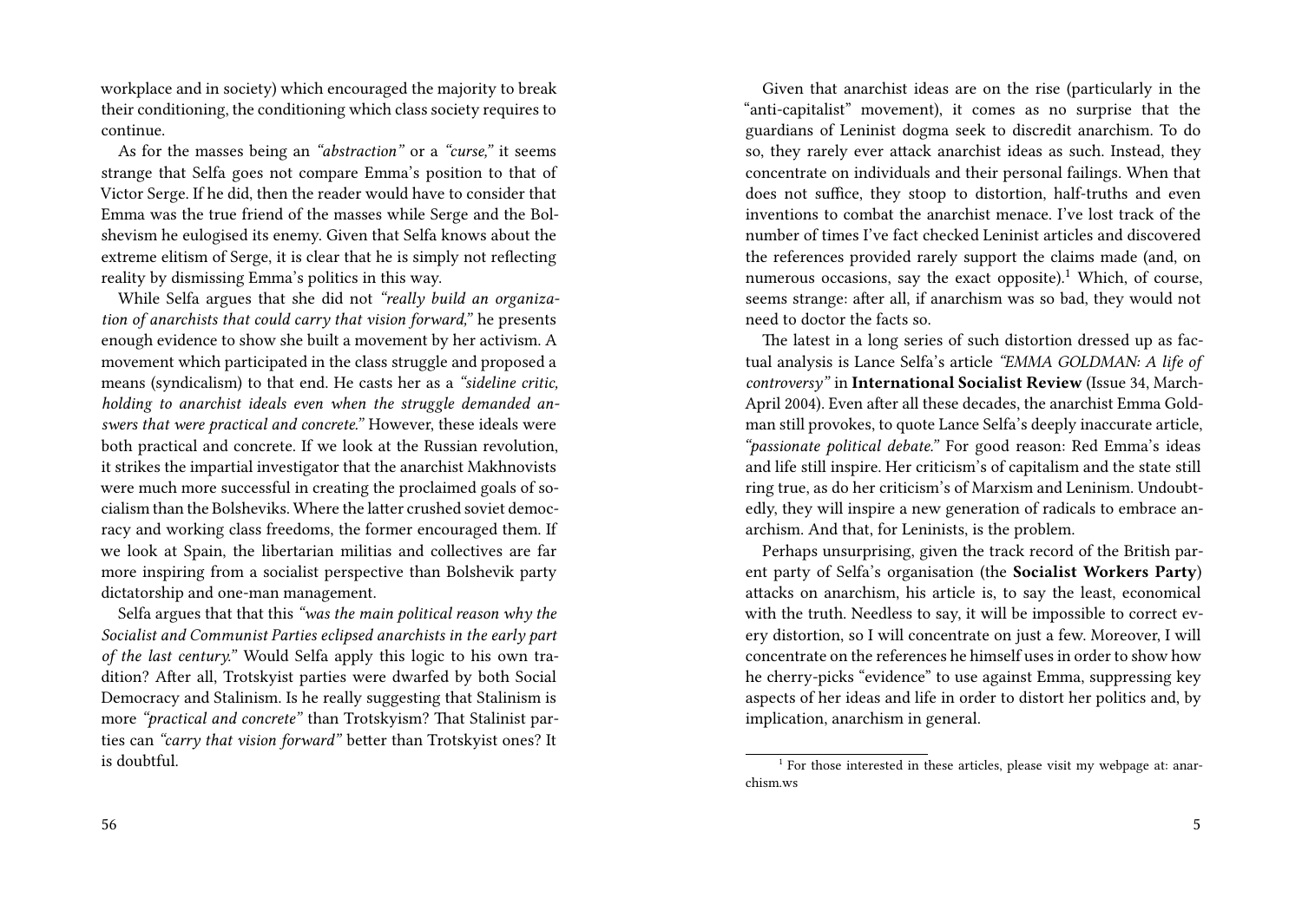The point of Selfa's article is to evaluate anarchism: *"what interests us here is whether her politics, as reflected in her actions and her writings, should guide a new generation of radicals today. By looking at her ideas, we want to determine if the ideology she spent her whole life promoting – anarchism – provides a guide to action for people who want to change the world."* Sadly, he fails to do this, preferring quoting out of context, half-truths and down-right inventions rather than presenting a clear and honest account of her ideas. This is to be expected for if he did present an honest account of Emma's ideas, his readers would soon realise that she was right not only about anarchism about also about Selfa's own brand of authoritarian politics and political tradition. Ironically, he claims that *"socialists"* (as if Emma was not a libertarian socialist!) have *"a strong critique of anarchism."* If they did, then Selfa would have no need to distort the truth as he does.

#### **Cherry-picking evidence**

A good example of Selfa's technique can be seen from his claim that Emma held *"ultraleft"* positions. He states that it *"was telling that the first speeches she gave, under Most's influence, were 'about the waste of energy and time the eight-hour struggle involved, scoffing at the stupidity of the workers who fought for such trifles.'"*

Based on these quotes from chapter five of Emma's autobiography, **"Living My Life"** he summarises that *"so early on, Goldman displayed a trademark of her politics throughout her life – a purist, ultraleft position on a number of the questions of the day."*

For some strange reason, Selfa fails to mention that she changed her opinion on this quite quickly. In fact, it took three meetings for her to do so. As she recounted in the very same chapter of **Living My Life**, when an old man questioned her position *"his clear analysis of the principle invoked in the eight-hour struggle, brought home to me the falsity of Most's position."* Thus her *"first public ex-*

So most anarchists who were *"connected to workers' struggles"* also they rejected Bolshevism for what it was — a dictatorship of a minority over the masses. They knew that replacing capitalist autocracy over the workers with a Marxist one could never produce socialism. And they were right. Anarchists like Emma, in other words. Little wonder, then, Selfa continually fails to mention her syndicalism and other class struggle ideas.

This makes a mockery of Selfa claim that people like Serge *"came to the conclusion that only collective, mass struggle could attain socialism and that only a revolutionary party could organise that struggle."* Yet anarchists like Emma knew that the former was true but the latter was not. It is interesting that for all his scorn at Emma's *"elitism"* Selfa concludes by arguing that the masses themselves cannot organise "collective, mass struggle for socialism." For Selfa, only *"a revolutionary party"* can. Unlike Emma who continually stressed that the masses could organise their own *"collective, mass struggle"* as well as create a (to use her words) "*revolution at the bottom*" by their own efforts (aided as equals by anarchists, one of the *"enlightened"* minorities the concept of which the vanguardist Selfa has such problems with).

While Selfa acknowledges that Emma *"called herself a small-c communist,"* he insists that *"she was above all else, an individualist who believed that the enlightened few made social change. For her, the masses were an abstraction, or often, a curse."* This, as I have proven, is nonsense and can only be maintained if you ignore important aspects of her ideas which, of course, Selfa does. As I have indicated, Selfa's *"enlightened few"* comment could not be further from the truth. Emma was a communist-anarchist and a firm supporter of syndicalism. Her defence of minorities against majorities amounted to little more than acknowledging the simple fact that radical ideas and actions always start with a minority and spread to the majority. As such, she is expressing a law of evolution and society. She saw the task of the *"enlightened few"* to aid the process of self-liberation and to encourage tactics (such as direct action in the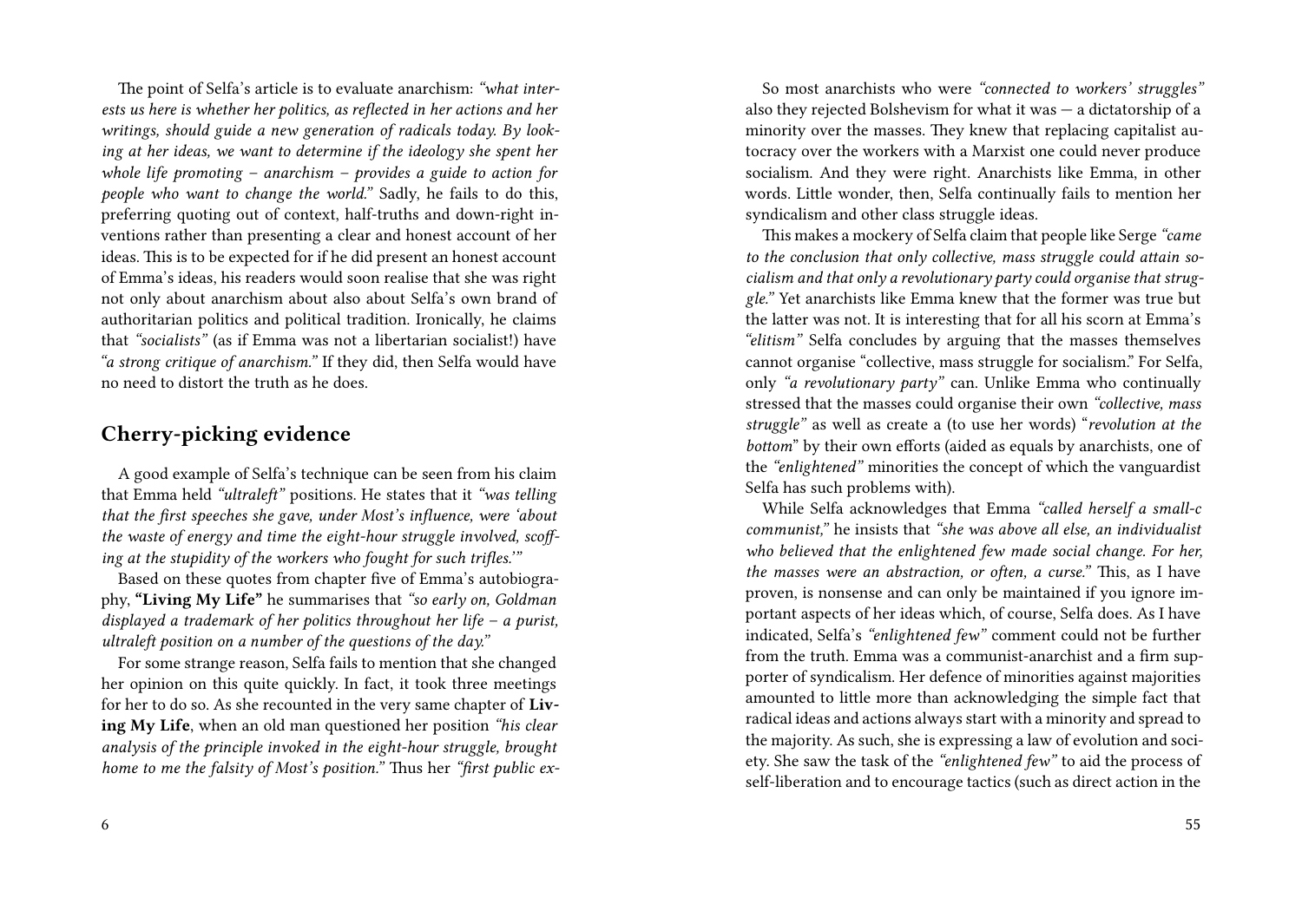Anarchists can draw comfort from the fact he stoops so low simply because our ideas, not his, are on the rise. We can also thank him for his terrible essay as it provides an opportunity to not only discuss anarchist ideas but also to highlight the bankruptcy of an ideology whose advocates which would sink to rewriting history so. Perhaps we should be grateful that Selfa, unlike one of *"the best of the anarchists"* who became a Communist (and later a Stalinist!), did not claim she was an agent of the American state! [74]

Selfa's aim is two-fold. Firstly, to paint Emma as an elitist whose politics were impractical. And, secondly, to contrast her with other anarchists who became Bolsheviks. The aim of both is clear, to convince modern-day anarchists to do the same. Therefore he compares Emma to the "Sovietsky" anarchists who, he claims, *"realized not only the necessity of defending the revolution, but the necessity of participating in the construction of the new society. Worldwide, the best of the anarchists – the anarcho-syndicalists – whose libertarian ideas were most connected to workers' struggles, joined the Communist Parties."* Emma, he asserts, *"like many other anarchists, never really articulated a strategy of getting from here to the society she desired."*

Yet, as I have shown, he can only say this by ignoring Emma's syndicalism and long standing active support for labour struggles and organisations. And it should not be forgotten that by "*best of"* Selfa means those libertarians embraced the Bolshevik position of the *"dictatorship of the party"* and the suppression of basic working class freedoms and rights. Moreover, *"worldwide"* most anarchosyndicalists did not, in fact, join the Communist Parties — quite the reverse. Once the truth about the Bolsheviks became known in Spain, Italy, Sweden and elsewhere, the syndicalist unions disaffiliated from the Russian dominated Red Trade Union International. Syndicalists across the globe saw the errors of Bolshevism and rejected it. Only in Britain, America and France did more than a few syndicalists become Leninists and even in those countries syndicalists remained active in the labour movement.

*perience"* broke her allegiance to what Selfa's uses as an example of a "*trademark of her politics throughout her life."* <sup>2</sup>

Given that Emma wrote this in the very same chapter of her autobiography as the quote Selfa provides it does not take a genius to discover why he fails to mention it. To do so would be to expose his assertions to the grim light of reality and show that Selfa's proclaimed *"trademark"* did not, in fact, exist. And so the fact that Emma quickly rejected this *"purist, ultraleft position"* after discussing it with the masses he claims she disdained goes unmentioned. Thus while Selfa uses this example to illustrate her *"earliest incarnation as 'Red Emma' … which lasts until about 1906"* he fails to mention that she held this position for three public meetings at the start of a career which lasted over six decades. Hardly a *"trademark"* by anyone's standard.

# **Squeezing reality into the ideology**

This is not an isolated example. Selfa systematically suppresses any and all information on Emma's ideas and life which fail to fit into his distorted vision of Emma and, by extension, anarchism.

Which is to be expected, given the assumptions of the *"socialist tradition"* Selfa identifies himself with, namely the neo-Trotskyism of Tony Cliff. It is well known that, like most Leninists, the followers of Cliff think that anarchists can be divided into two camps.

First, there is the anarchists proper. People like Bakunin, Kropotkin and Emma are usually lumped into this camp. They are labelled "elitist" and "individualist" and, it is asserted, they are utterly indifferent to the importance of collective working class struggle and organisation. Then there is the second camp, the "anarcho-syndicalists" (who are somewhat patronisingly labelled the *"best of the anarchists"*). These are generally limited to those

<sup>2</sup> **Living My Life**, vol. 1, Dover Publications, New York, 1970, pp. 52–3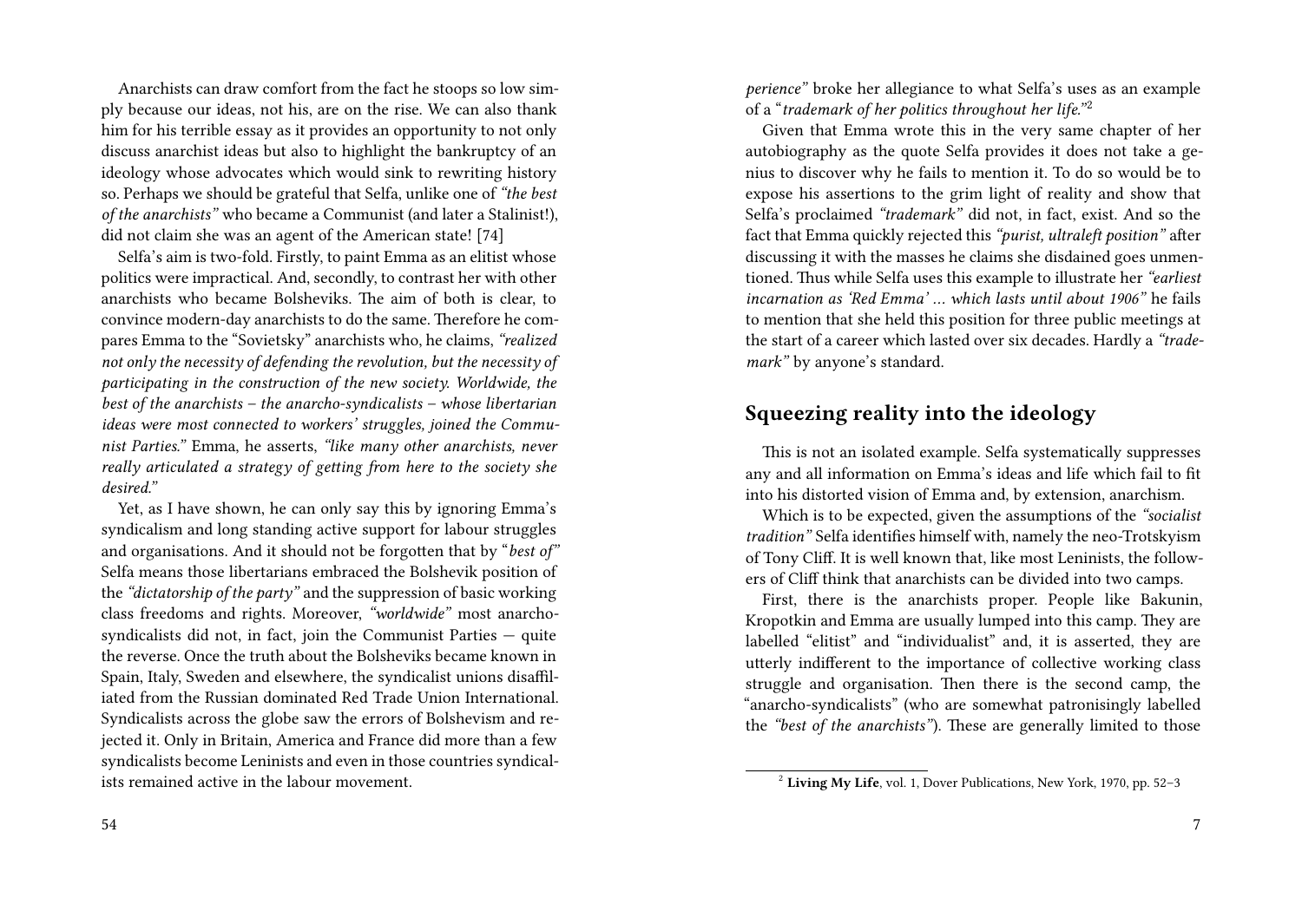anarchists who became Leninists, people like Victor Serge and some French syndicalists.<sup>3</sup>

Both camps are mutually exclusive, regardless of the facts. In the Leninist schema, camp one rejects "mass, collective struggle" and working class organisation in spite of their well known support for such things. Selfa's essay is rooted in this utterly inaccurate classification. This explains his total avoidance of Emma's articles and arguments for syndicalism and mass, collective struggle. That would clash with his ideological assumptions about her and anarchism and so, understandably, is placed into Memory Hole.

## **Exceptions?**

Of course, Selfa is aware that few real anarchists actually fit into the model he is trying to paint by his distorting of Emma's life and ideas. He plays the usual Leninist card by mentioning that some anarchists do stuff he approves of. For example, he somewhat lamely argues that *"while individual anarchists participated fully in trade union life and issue-oriented campaigns for free speech and the like, their philosophy impeded their ability to connect the immediate dayto-day issues with the struggle for an anarchist future. No national anarchist organisation existed."*

Obviously the lack of a *"national anarchist organisation"* is irrelevant to whether anarchists were connected to *"day-to-day issues."* Equally, if *"some"* anarchists*"participated fully"* in the labour movement it hardly follows that this is despite their politics rather than because of them. Given that, as Kropotkin put, *"Revolutionary Anarchist Communist propaganda within the Labour Unions had always been a favourite mode of action in the Federalist or 'Bakuninist'*

8

*"Since it is the people which must make the revolution everywhere, and since the ultimate direction of it must at all times be vested in the people organised into a free federation of agricultural and industrial organisations … being organised from the bottom up through revolutionary delegation* ..."<sup>71</sup>

The tragedy of Spain is that the anarchists did not follow Bakunin's advice. Contra Selfa, it was *because* they junked their principles that they failed. Rather than this being a product of anarchist theory, this junking was driven by the real problems they faced after defeating the fascist coup in Barcelona. To divorce the decisions made by the CNT militants from the circumstances they were made in and blame anarchist theory is simply incredulous. But unsurprising, as to give an accurate account of that theory or the pressures driving the Catalan CNT's decision would totally undermine Selfa's argument.

## **Conclusion**

Selfa argues that*"the socialist tradition"* cannot*"embrace"* Emma Goldman.<sup>72</sup> If Selfa is anything to go by then all I can say is thank goodness for that!

Perhaps *"the socialist tradition"* could do us all a favour and *"embrace"* the truth and such minor things as honest debate? His essay on Emma shows the typical revisionist techniques that would shame any genuinely revolutionary tradition. I have indicated how Selfa distorts Emma's life and ideas to fit into his ideologically driven picture of both her and anarchism. He consistently suppresses facts which contradict his claims even though they are in the same books he references (sometimes even in the same chapters!).

<sup>&</sup>lt;sup>3</sup> And, in the case of Selfa, non-anarchists! He states that Elizabeth Gurley Flynn and Big Bill *Haywood "actually left the ranks of anarchists and joined the Communist Parties."* Yet Flynn and Haywood were (Marxist) socialists, which gives you a flavour of his grasp of the facts.

<sup>71</sup> **No God, No Masters**, vol. 1, Guerin, Daniel (ed.), AK Press, Edinburgh/ San Francisco, 1998, pp. 155–6

<sup>72</sup> **Living My Life**, vol. 2, p. 954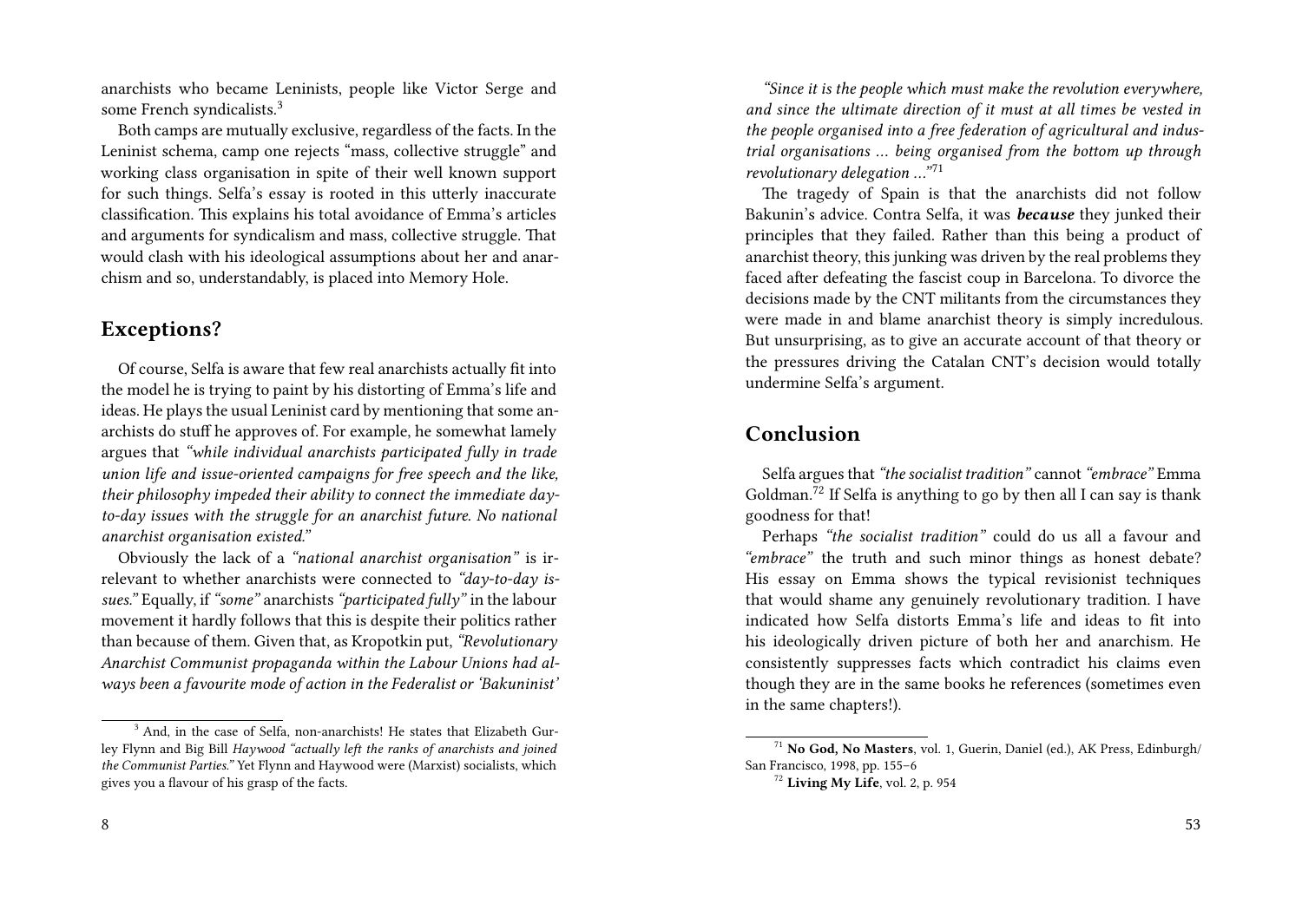the CNT leadership tried to expel them, the rank and file did not let them $10$ 

I will not discuss Emma's decision to defend the leadership of CNT and FAI and their *"abandoning of principle."* She does so well enough herself. I do think, however, she strayed too far from the needs of solidarity by not being critical in public and posing an alternative. One thing is true, when Selfa states that Emma's defence of her position *"encapsulated all of the problems of anarchism when faced with revolution"* he is simply wrong. He asserts that the anarchists *"could remain irrelevant to the struggle and true to their principles, or they could junk their principles to become relevant."* Yet looking at the unions, collectives and militias created by the Spanish anarchists, it is obvious that this is nonsense. If we look to, say, Bakunin, we discover what they should have done:

*"[T]he federated Alliance of all labour associations … will constitute the Commune … there will be a federation of the standing barricades and a Revolutionary Communal Council will operate on the basis of one or two delegates from each barricade … these deputies being invested with binding mandates and accountable and revocable at all times… An appeal will be issued to all provinces, communes and associations inviting them to follow the example set … [and] to reorganise along revolutionary lines … and to then delegate deputies to an agreed place of assembly (all of those deputies invested with binding mandates and accountable and subject to recall), in order to found the federation of insurgent associations, communes and provinces … Thus it is through the very act of extrapolation and organisation of the Revolution with an eye to the mutual defences of insurgent areas that the … Revolution, founded upon … the ruins of States, will emerge triumphant…*

 $70$  For a discussion of the Friends of Durruti and their (non-)relation to Marxism see *"Appendix 3.2: 7. Were the Friends of Durruti Marxists?"* of **An Anarchist FAQ**

*section of the International Working Men's Association"* it would appear that anarchists *did* have a means of connecting their current struggles with revolution.<sup>4</sup>

This can be seen from Emma's vocal and consistent support for syndicalism, a support Selfa consistently fails to mention. However, by mentioning that *"some"* anarchists did not fit into his model of anarchism, Selfa can defend his inventions by saying that any anarchist which disproves his theory is simply an exception. In reality, of course, it is his theory which is wrong and his *"some"* anarchists were, in fact, the majority. And this majority included Emma, whose arguments for syndicalism and economic direct action and organisation Selfa cannot bring himself to mention.

This is understandable as Selfa's aim is clear, to paint Emma as an ineffectual elitist. Thus he claims that her fans *"ignore her own elitist politics"* and he is at pains to paint a picture of her as being indifferent to working class people and their struggles and organisation. Selfa asserts that she was *"an individualist who believed that the enlightened few made social change. For her, the masses were an abstraction, or often, a curse."* The article concludes that we should come, like the *"best of the anarchists"* and rank and file wobblies *"to the conclusion that only collective, mass struggle [can] attain socialism"*

Thus Selfa claims two things, that as an elitist Emma ignored collective, mass struggle as the means to achieve a free society. Both claims are related and both are false. It is easy to see why when we do what Selfa consistently does not, discuss Emma's syndicalist ideas. Once we do that, we can easily dismiss the claim of elitism he throws at her.

<sup>4</sup> **Act For Yourselves: articles from Freedom 1886–1907,** N. Walter and H. Becker (eds), Freedom Press, London, 1988, pp. 119–20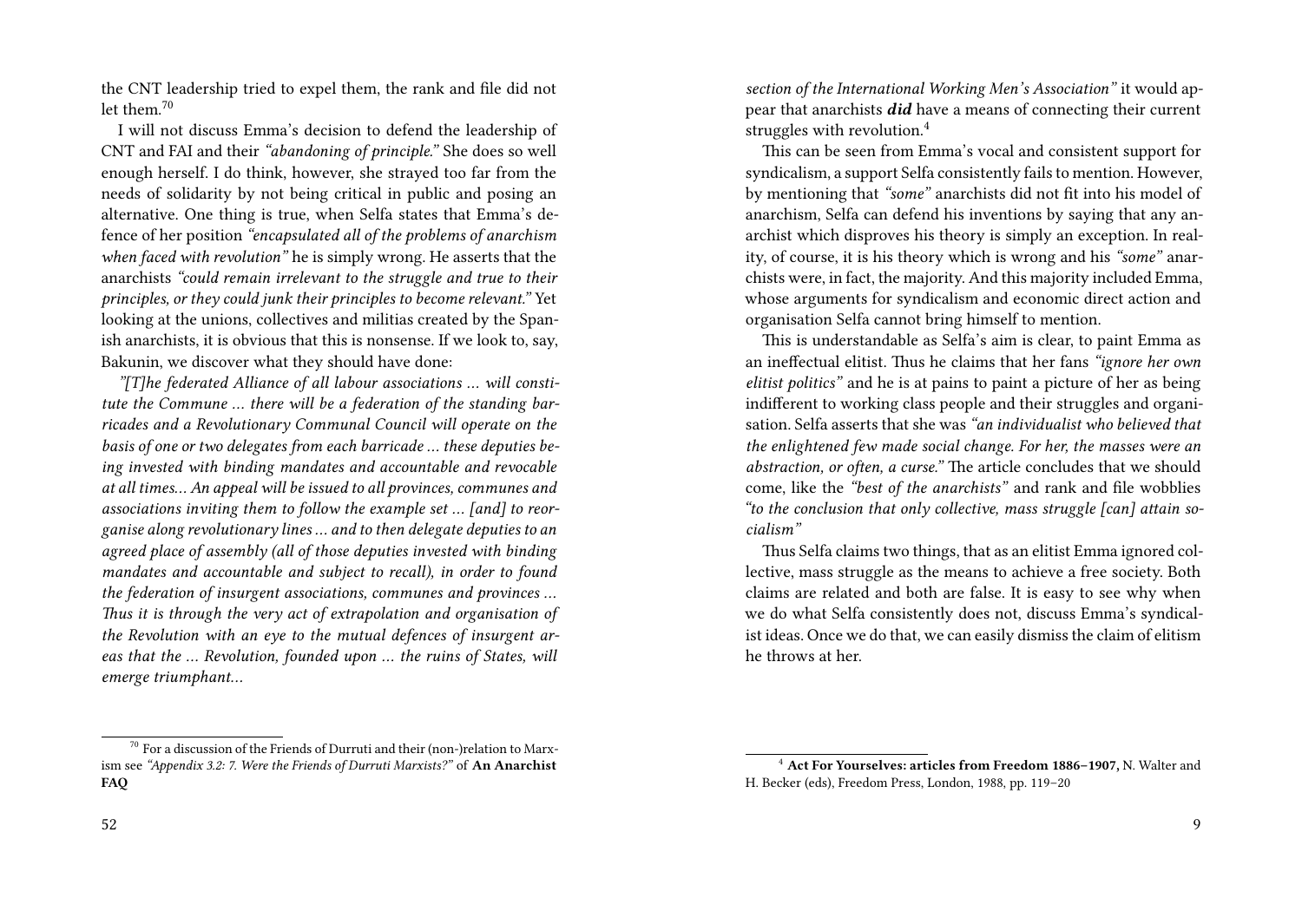#### **Emma the syndicalist**

Selfa asserts that anarchist *"philosophy impeded their ability to connect the immediate day-to-day issues with the struggle for an anarchist future."* Such an assertion could only be made by ignoring key aspects of Emma's politics. For all his claim to be *"looking at her ideas,"* Selfa does not once mention her consistent and vocal support for syndicalism, for, as she put it, *"direct , revolutionary, economic action"* by labour unions. For Emma, direct action *"is the logical consistent method of Anarchism"* and was to be applied *"against the authority in the shop … against the authority of the law"* and <sup>"</sup>against the invasive, meddlesome authority of our moral code."<sup>5</sup>

Clearly, Selfa considers mentioning her classic essay *"Syndicalism: Its Theory and Practice"* would simply confuse the reader. After all, how could an *"elitist"* who thought the *"enlightened few made social change"* also subscribe to the ideas of *"the best of the anarchists"*? Best then not to mention that Emma considered syndicalism to be (*"in essence"*) the *"economic expression of Anarchism"* and as well as means of *"daily warfare against capitalism"* one of its *"most vital efforts"* was *"to prepare the workers … for their role in a free society …so that when labour finally takes over production and distribution, the people will be fully prepared to manage successfully their own affairs."* Emma wholehearted supported direct action (*"the assertion of the economic power of the workers"*) and the general strike.<sup>6</sup>

Thus Emma stressed the need for collective class struggle and organisation, urging workers to form militant unions to both combat and replace capitalism. As she put it a few years after her essay on syndicalism:

10

*torship surrenders the masses to the counter-revolution."* Simply put*, "it would be very well if the party dictatorship could be replaced by the 'dictatorship' of the whole toiling people without any party, but this presupposes such a high level of political development among the masses that it can never be achieved under capitalist conditions.*"<sup>69</sup>

Sadly Selfa does not explain how the *"dictatorship of a party"* which would not renounce *"its own dictatorship"* would result in a "*workers' solution."* Perhaps he is unaware of this advice by the world's the leading Bolshevik? However, it should not come as a surprise as Trotsky, like all the Bolshevik leaders, had been arguing this since at least 1919. Which was a key reason why Emma broke with them and proposed the traditional anarchist ideas of workers' self-management as an alternative.

Aware that some anarchists in Spain did propose anarchist solutions to the problems facing the Spanish revolution, Selfa tries to present them as Marxists. He calls the **Friends of Durruti** (FoD) a *"group of anarchists who began to draw these conclusions"* and *"broke from anarchism and moved toward revolutionary Marxism. For this decision, the CNT expelled them."* Trotskyist Felix Morrow made those claims in his book *"Revolution and Counter-Revolution in Spain"* and Leninists have parroted them every since. However, the facts are radically different. Rather than move towards Marxism, the **FoD** in fact returned to the ideas current in the CNT before the start of the civil war. In other words, they remained true to anarchism while the CNT leadership did not. The attempt at expulsion and the smearing of them as "Marxists" was not due to any *"decision"* to move *"toward revolutionary Marxism"* by the FoD but rather an attempt to neutralise a growing alternative within the CNT to the leadership's bureaucratic and failed policies. And while

<sup>&</sup>lt;sup>5</sup> "Anarchism: What it really stands for", **Red Emma Speaks**, 3<sup>rd</sup> Edition, Humanity Books, New York, 1998, p. 76–7

<sup>6</sup> *"Syndicalism: Its Theory and Practice"*, **Red Emma Speaks**, p. 91, p. 92, pp. 99–100 and pp. 94–5

<sup>69</sup> **Writings 1936–37**, Pathfinder Press, New York, 1978, pp. 513–4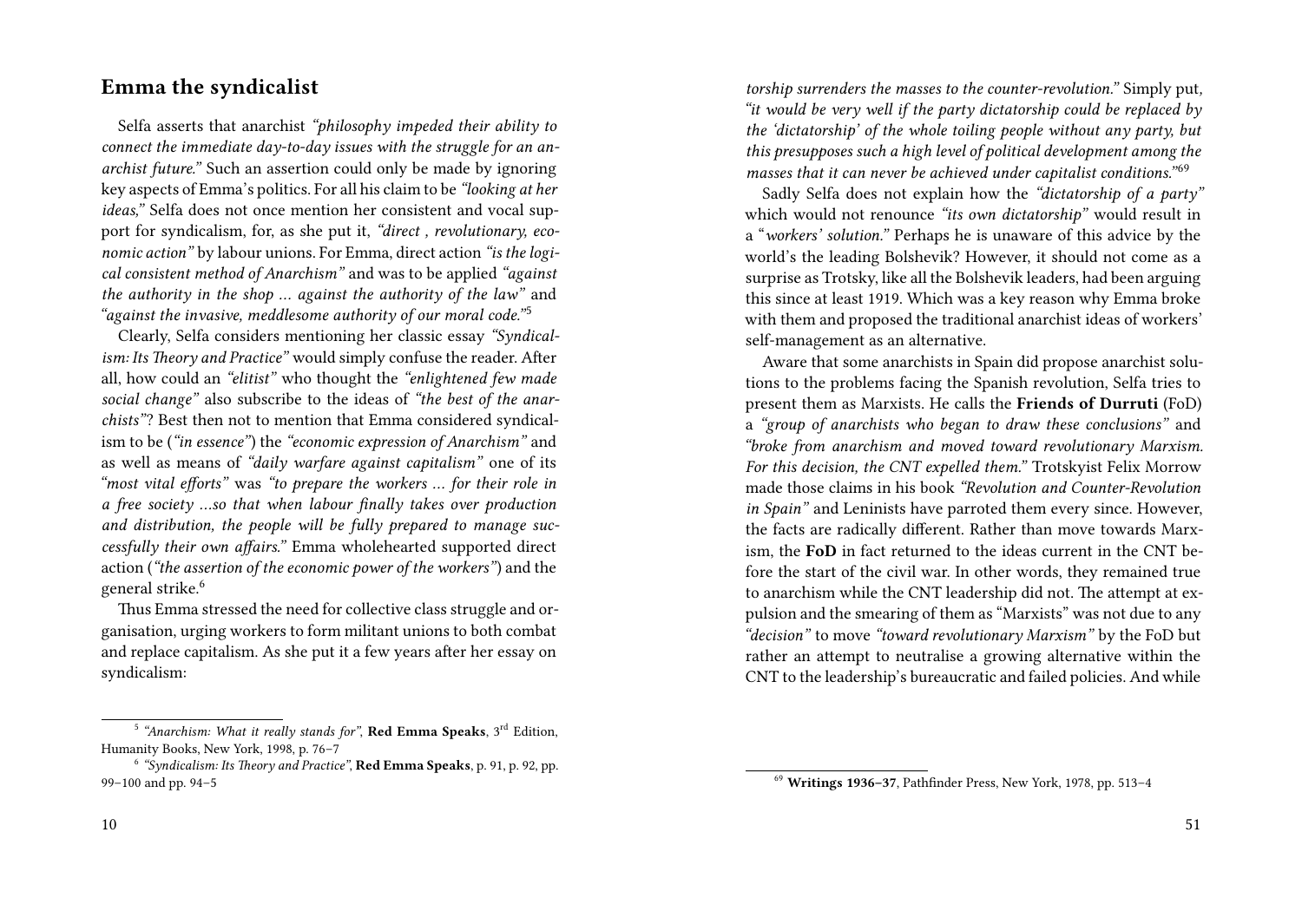of Aragon when attacking Spanish anarchism. To do so shows the weakness of the Marxist argument. The continuity of what happened in Aragon with the ideas of anarchism and the CNT's 1936 Zaragoza Resolution on Libertarian Communism is clear.<sup>67</sup>

But rest assured. While he fails to mention the anarchist alternative, he does mention a Leninist one. *"That alternative,"* he argues,*"would have meant building a Bolshevik-type organization that would campaign for workers' power – for a workers' solution to the crisis (i.e. doing exactly what they had refused to do in Catalonia when power was within reach)."* What does that mean? Let us see what Trotsky had to say. It was, to say the least, interesting.

Trotsky was clear what "workers' power" meant. As he put it, the *"revolutionary party, even having seized power (of which the anarchist leaders were incapable in spite of the heroism of the anarchist workers), is still by no means the sovereign ruler of society.*"<sup>68</sup> Thus "workers' power" meant the party leadership seizing power, *not* the workers. A strange definition of *"workers' power,"* I must admit. The *"leaders"* of the CNT and FAI quite rightly rejected such a position — unfortunately they also rejected the anarchist position at the same time due to fear of isolation and splitting the antifascist struggle.

So rather than seeing, as anarchism does, working class organisations running society, Trotsky saw the party doing this. *"Because the leaders of the CNT renounced dictatorship for themselves they left the place open for the Stalinist dictatorship,"* he argued. This was part of a general argument about how the *"revolutionary dictatorship of a proletarian party"* was *"an objective necessity imposed upon us by the social realities."* While the *"dictatorship of a party belongs to the barbarian prehistory"* we could *"not jump over this chapter."* In fact, the *"revolutionary party (vanguard) which renounces its own dicta-*

*"It is this war of classes that we must concentrate upon, and in that connection the war against false values, against evil institutions, against all social atrocities. Those who appreciate the urgent need of co-operating in great struggles … must organise the preparedness of the masses for the overthrow of both capitalism and the state. Industrial and economic preparedness is what the workers need. That alone leads to revolution at the bottom … That alone will give the people the means to take their children out of the slums, out of the sweat shops and the cotton mills … That alone leads to economic and social freedom, and does away with all wars, all crimes, and all injustice.*"<sup>7</sup>

It seems strange that Selfa does not mention this, after all he quotes from and references the same book (**Red Emma Speaks**) these quotes are from. Nor can this be considered as a new development. After all, the Haymarket Martyrs who so inspired Emma advocated and practised what was to become known as "syndicalism."

It does not take a genius to know why Selfa fails to inform his readers of this essential aspect of Emma's politics. Unsurprisingly, this is not the only aspects of Emma's ideas and life he fails to inform his readers.

#### **Got no class?**

While arguing that she was an elitist who ignored the masses, he time and time again has to acknowledge that Emma brought her ideas to the general public. Rather than ignore the masses, she sought to spread her ideas amongst them. He states, for example, that *"Goldman's speeches and Mother Earth attempted to reach a wider audience"* and **Mother Earth** was used *"to propagate their [Emma's and Berkman's] particular version of anarchism,"* an anarchism Selfa makes no attempt to discuss beyond a few superfi-

<sup>67</sup> See *"Appendix 3.2: 8. Did the Friends of Durruti 'break with' anarchism?"* of **An Anarchist FAQ**

<sup>68</sup> **Writings 1936–37**, Pathfinder Press, New York, 1978, pp. 513–4

<sup>7</sup> *"Preparedness: The road to universal slaughter,"* **Red Emma Speaks**, pp. 309–10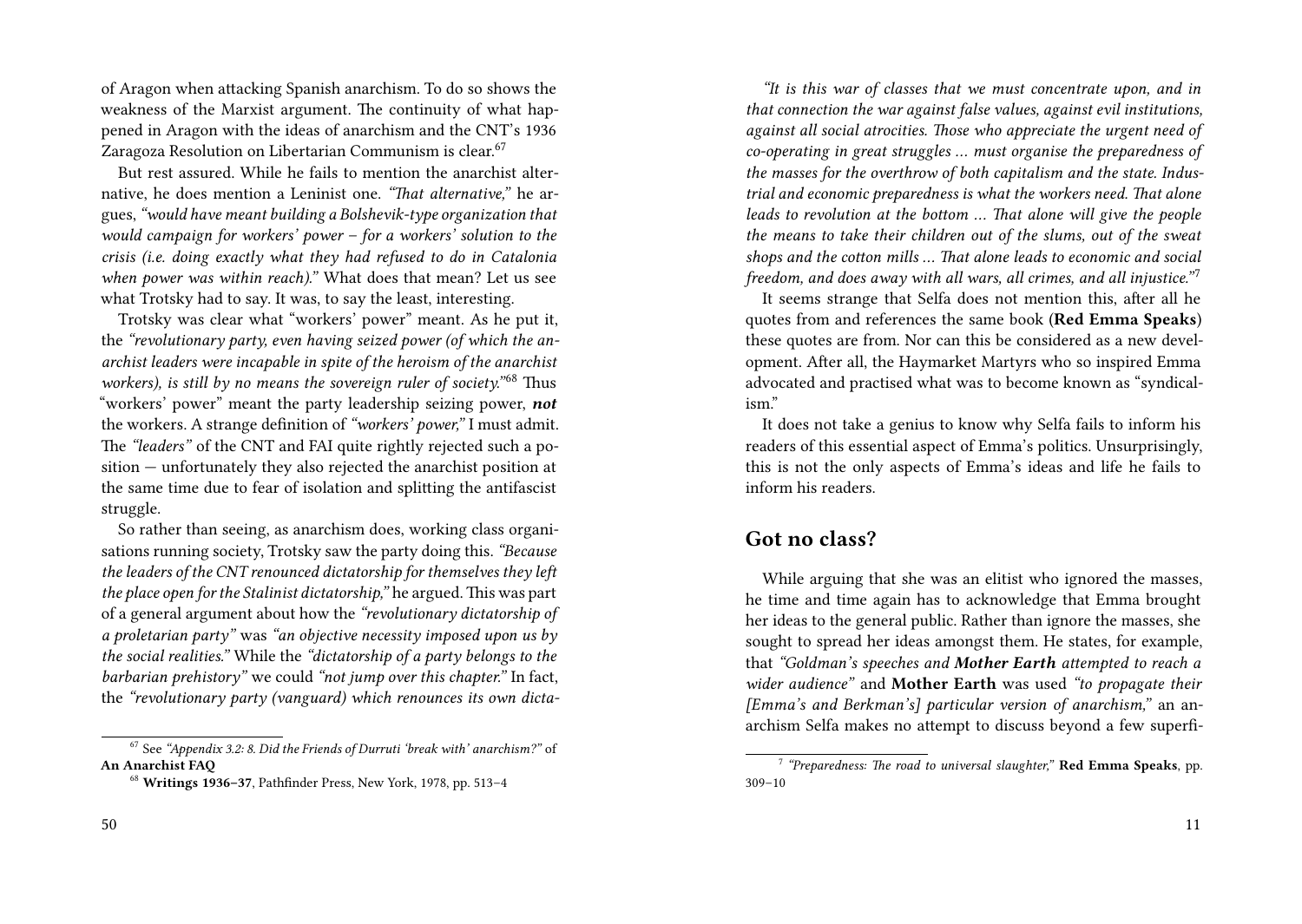cial denunciations of "elitism." Looking at the contents of **Mother Earth**, it can hardly be said to have ignored the *"social question"* nor the mass struggles of the working class.<sup>8</sup> And even he has to mention that she and Berkman formed the **Non-Conscription League** in 1917 against the war, yet he fails to draw the obvious conclusion from this.

Clearly, neither **Mother Earth** nor Berkman's or Emma's politics ignore the masses. Rather, it is Selfa who ignores key aspects of her ideas in his essay. Unsurprisingly, therefore, his own essay refutes his argument. To get around this obvious contradiction, Selfa resorts to failing to understand English. He argues that *"other anarchists who were more oriented on the working class accused her of going too far to seek allies in the middle class"* and quotes Emma defending herself as follows: *"The men and women who first take up the banner of a new liberating idea generally emanate from the so-called respectable classes…. [T]o limit oneself to propaganda exclusively among the oppressed does not always bring the desired results."* Does Selfa not know what *"exclusively"* or *"limit"* mean? Emma is clearly arguing that anarchist propaganda must be directed to all interested people and not purely to the oppressed. It is a jump of epic proportions to, as Selfa does, assert that this meant that for Emma *"broadening her appeal was to appeal to the cultural Bohemia."*

The reader need not look far to get an idea of the activist Selfa calls *"Emma the Bohemian anarchist"* did to spread the anarchist message. They could read, for example, one of Selfa's sources. In **Living My Life**, Emma recounts that on her return to New York in 1909 *"new struggles absorbed me. There was the shirtwaist-makers*

While the CNT leadership did provide numerous spurious arguments to defend their decision in terms of libertarian principles, these came long after the decision and when the CNT itself had changed.<sup>66</sup> When the decision to postpone the revolution, to not implement anarchism, was made what was driving the CNT was simply the immediate issue of fighting fascism, the fear of isolation within Spain and dividing the anti-fascist forces. Selfa's "*revolutionary government"* would have been faced with the same problems. He seems unconcerned about how the central government or the imperialist powers would have reacted to such a development. For him, all that seems required is a Spanish Lenin to seize power and the real and pressing problems facing the revolution would have been solved. In reality, the problems of isolation and hostility by the Republic would have remained.

Few anarchists today would deny that the CNT made the wrong decision yet to blame anarchist theory for the decision as Leninists do seems an extremely superficial explanation of what happened.

Selfa is, however, right to note that the CNT's decision *"caused quite a scandal in anarchist ranks around the world"* but he is wrong to state that *"even the critics conceded that they really had no alternative to offer their comrades in Spain. The CNT could have maintained its principles and abstained from the government, but they didn't have a positive alternative to offer."* Most critics of the CNT did offer an alternative, namely apply anarchist principles from the start. In other words, smash the state, organise a federation of communes/councils/collectives and a militia to defend against the counter-revolution. This had been the position of anarchism since Bakunin. Berkman had recommended it in his classic introduction to anarchism, *"What is Anarchism?"* And, unmentioned by Selfa, this was actually done in Aragon with remarkable success. Unsurprisingly, most Leninists fail to mention the Council

<sup>8</sup> A useful anthology has recently been published called "**Anarchy!** *An Anthology of Emma Goldman's Mother Earth*, Peter Glassgold (ed.), Counterpoint, Washington, 2001. It contains 10 essays on *"The social war"* including Max Baginski's *"Aim and Tactics of the Trade-Union Movement"* and Voltarine de Cleyre's *"A Study of the General Strike in Philadelphia."* Clearly a paper which ignored collective mass struggle! Significantly, Selfa quotes from this book in his essay and so is aware of such articles in Emma's paper.

<sup>66</sup> See *"Appendix 3.2: 8. Did the Friends of Durruti 'break with' anarchism?"* of **An Anarchist FAQ**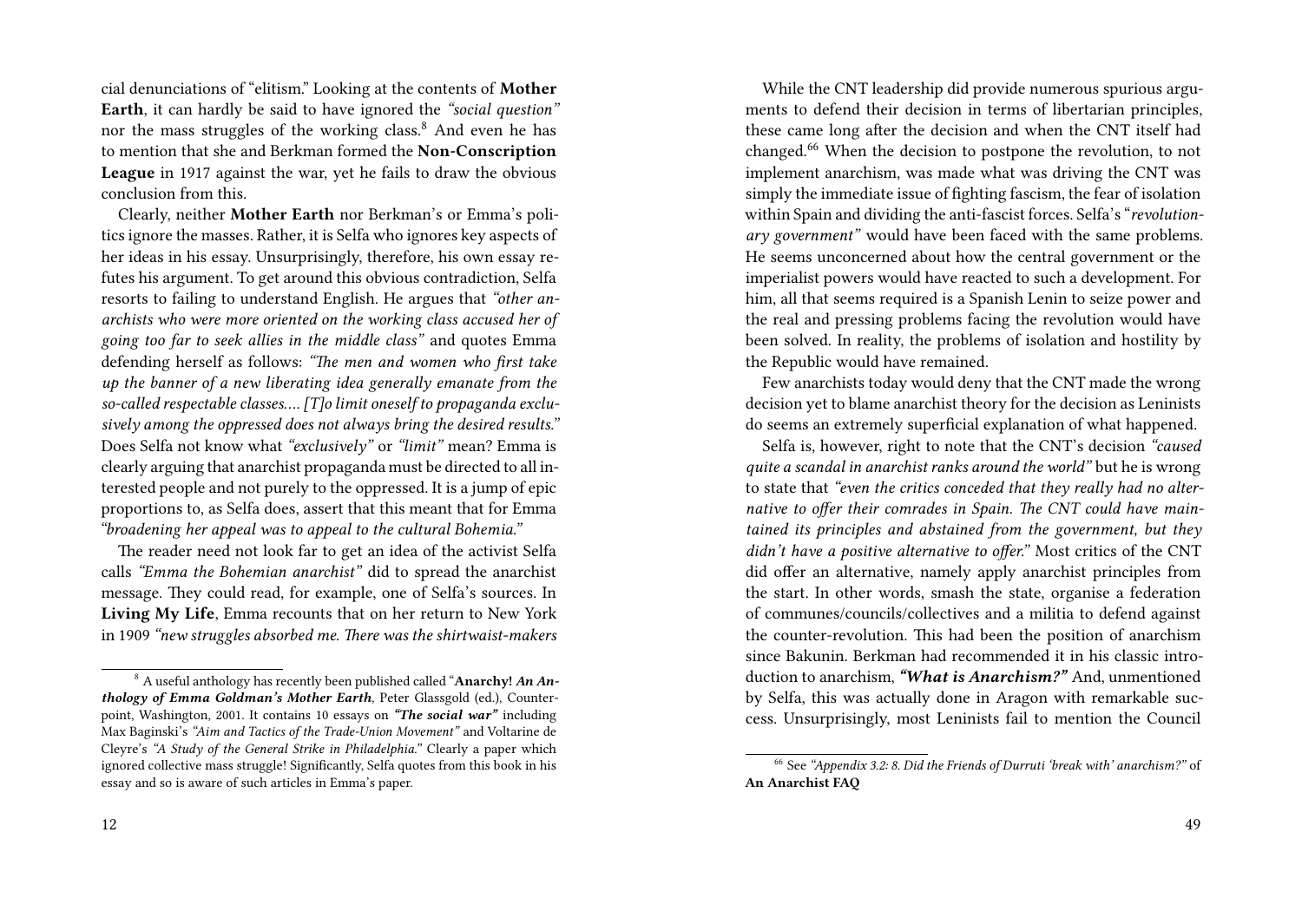*CNT debated it and resolved to leave Companys in power because to take power in a revolutionary government would mean a compromise of anarchist principles – a compromise with the state. So they let an opportunity to take power pass them by."*

However, such an argument is rooted in philosophical idealism of the worse kind. It significantly fails to present, never mind discuss, the circumstances in which the Catalan CNT made its decision. This is unsurprising, for once these conditions are discussed the decisions reached by the CNT can be understood, if not approved of. More importantly, it also indicates that anarchist theory cannot be blamed for the decision. Simply put, it was not a choice between seizing power or not but rather between cooperating with the Republic against Franco or applying anarchist ideas and, potentially, having to fight both the fascists and the Republic.<sup>64</sup>

These were the circumstances that the CNT faced. After defeating the military in Barcelona, the Catalan CNT militants did not know for sure the situation in the rest of the country. To pursue anarchist politics at such a time, it was argued, would have resulted in the CNT fighting on two fronts — against the fascists and also against the Republican government. Such a situation would have been unbearable and so it was better to accept collaboration than aid Fascism by dividing the forces of the anti-fascist camp. In the words of a CNT report from 1937:

*"The CNT showed a conscientious scrupulousness in the face of a difficult alternative: to destroy completely the State in Catalonia, to declare war against the Rebels [i.e. the fascists], the government, foreign capitalism, and thus assuming complete control of Catalan society; or collaborating in the responsibilities of government with the other antifascist fractions.*"<sup>65</sup>

*strike, involving fifteen thousand employees, and that of the steelworkers at McKeesport … The anarchists always being among the first to respond to every need, I had to address numerous meeting and visit labour bodies to plead the cause of their fellow unionists.*"<sup>9</sup> And this is someone Selfa claims was not "*oriented on the working class"*!

And should I remind our comrade that Lenin, like Emma, argued that radicals should spread their ideas in all classes of society? Has he not read **"What is to be Done"**? Perhaps not, as he would be less likely to conclude Emma was an elitist after reading that true homage to the role an elite vanguard plays in educating the masses. Or, perhaps, he is arguing that working class people have no interest in art, sex education, women's liberation and the other non-economic class struggle issues covered by **Mother Earth** and Emma? If so, then it is he who is the true elitist. Be what may, the fact is that Emma, like (the middle-class) Lenin, argued that radicals should not focus *"exclusively"* on the oppressed and be willing to let non-working class people join the movement. Hardly an example of *"going too far to seek allies in the middle class."*

#### **Minorities versus Majorities**

Given that Leninism is based on elitist principles and glorifies the role of the vanguard party, it seems strange that Selfa takes Goldman to task for "elitism." He notes that *"Goldman never turned away from the idea that heroic individuals, not masses, make history"* and quotes from her 1910 essay *"Minorities Versus Majorities"* to prove this. Strangely enough, he does not actually refute the arguments Emma expounds in that essay. He does, needless to say, misrepresent them. The aim of that essay was to state the obvious — that the mass is not the source for new ideas. Rather, new, progressive, ideas are the product of minorities and which then spread to the majority by the actions of those minorities.

<sup>64</sup> See "Section I.8.10: Why did the C.N.T. collaborate with the state?" of **An Anarchist FAQ**

<sup>65</sup> quoted by Robert Alexander, **The Anarchists in the Spanish Civil War**, vol. 2, , Janus Publishing Company, London, 1999, p. 1156

<sup>9</sup> **Living My Life**, vol. 1, p. 456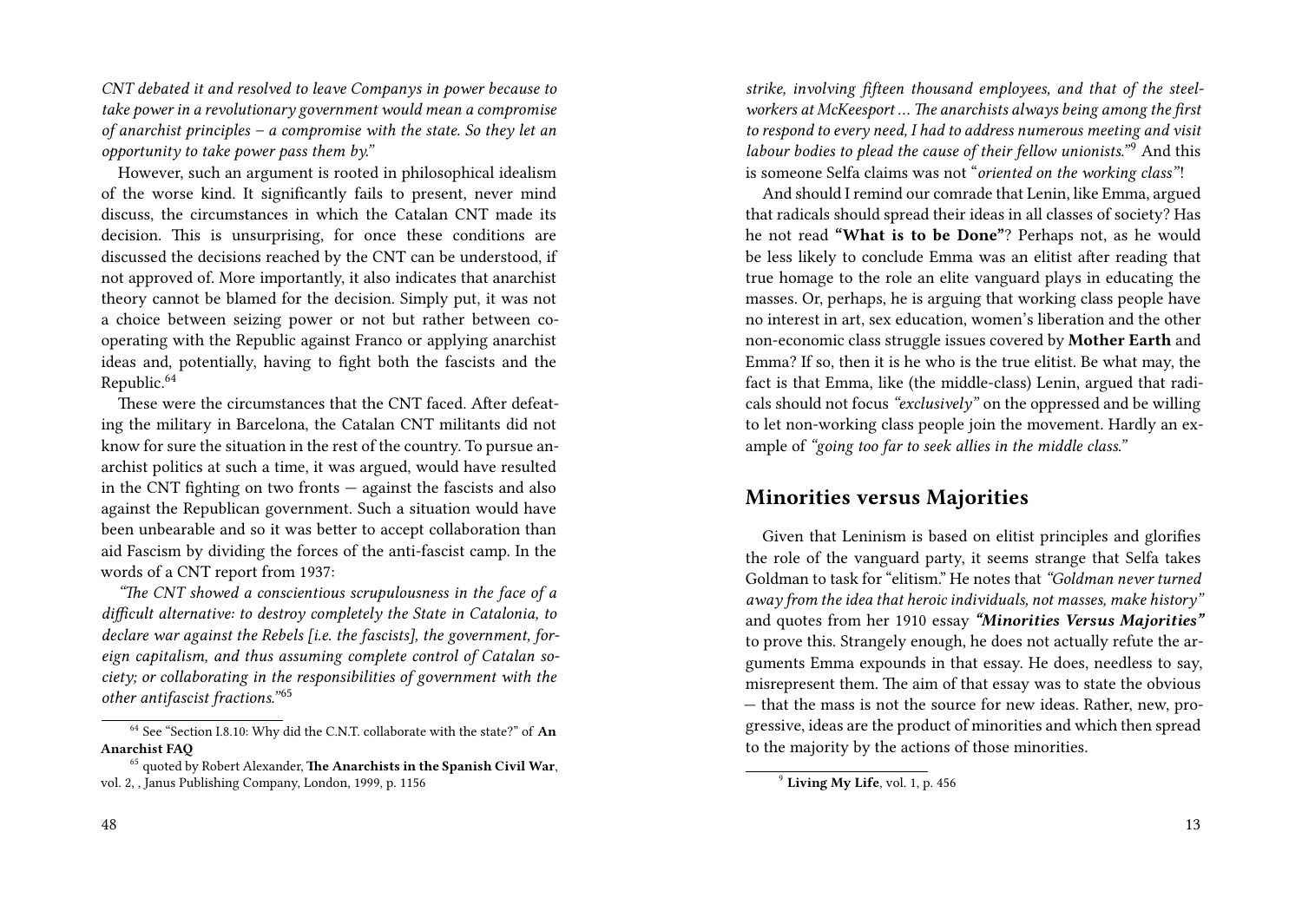Even social movements and revolutions start when a minority takes action. Trade unionism, for example, was (and still is) a minority movement in most countries. Support for radical and sexual equality was long despised (or, at best, ignored) by the majority and it took a resolute minority to advance that cause and spread the idea in the majority. The Russian Revolution did not start with the majority. It started when a minority of women workers (ignoring the advice of the local Bolsheviks) took to the streets and from these hundreds grew into a movement of hundreds of thousands.

I could go on, but the facts are clearly on the side of Emma, not Selfa. Given that Emma is expounding such an obvious law of social evolution, it seems incredulous that Selfa has a problem with it. This is particularly the case as Marxism (particularly its Leninist version) implicitly recognises this. As Marx argued, the ruling ideas of any epoch are those of the ruling class. Likewise for Emma: *"Human thought has always been falsified by tradition and custom, and perverted false education in the interests of those who held power … by the State and the ruling class."* Hence the *"continuous struggle"* against *"the State and even against 'society,' that is, against the majority subdued and hypnotised by the State and State worship."* If this were not the case, as Emma notes, no state could save itself or private property from the masses.<sup>10</sup> Hence the need for people to break from their conditioning, to act for themselves. As Emma argued. She saw direct action as *"the salvation of man"* as it *"necessitates integrity, self-reliance, and courage."* <sup>11</sup>

Thus Emma was not dismissing the masses, just stressing the obvious: namely that socialism is a process of self-liberation and the task of the conscious minority is to encourage this process by encouraging the direct action of the masses. Hence Emma's support

<sup>10</sup> *"The Individual, Society and the State,"* **Red Emma Speaks**, p. 111; *"Minorities versus Majorities"*, **Red Emma Speaks**, p. 85

*the Revolution.*"<sup>63</sup> Ironically, this is what modern day Leninists say they believe in. The key difference is that anarchists do not undermine and marginalise these organs of popular self-management by placing a highly centralised state and Leninist government over them. If Selfa is arguing against Emma's conclusions then he is arguing that revolution makes working class self-management of society impossible. If so, he should, like Lenin and Trotsky, admit it.

As such, it seems incredulous for Selfa not to mention that both Berkman and Emma had answered his own question from 1920 in his subsequent writings. But not surprising. After all, Selfa's major technique in his essay is to ignore those facts and ideas of Emma's which utterly contradict his case. Thus, for example, he fails to discuss her support for anarcho-syndicalism. Should we be surprised that he fails to mention those writings of Emma and Berkman which summarise the lessons from the Russian Revolution? Of course not.

#### **Spain: Anarchism refuted?**

By failing to acknowledge that Berkman (like Emma) had summarised the anarchist lessons of the Russian Revolution, Selfa is now open to go onto his real target: the role of the anarchists in the Spanish Revolution.

The Spanish revolution is a favourite of Leninists when it comes to attacking anarchism. On the face of it, this is understandable. The anarchists after all failed to smash the state and agreed to join a bourgeois government. Selfa presents the usual Leninist case, stating that *"the choice was stark: the CNT-FAI could overthrow the existing government and set up a revolutionary workers' government or it could leave the bourgeois government in power. The Catalonian*

<sup>11</sup> *"Anarchism: What it really stands for"*, p. 76

<sup>63</sup> See "Section I.8.10: Why did the C.N.T. collaborate with the state?" of **An Anarchist FAQ**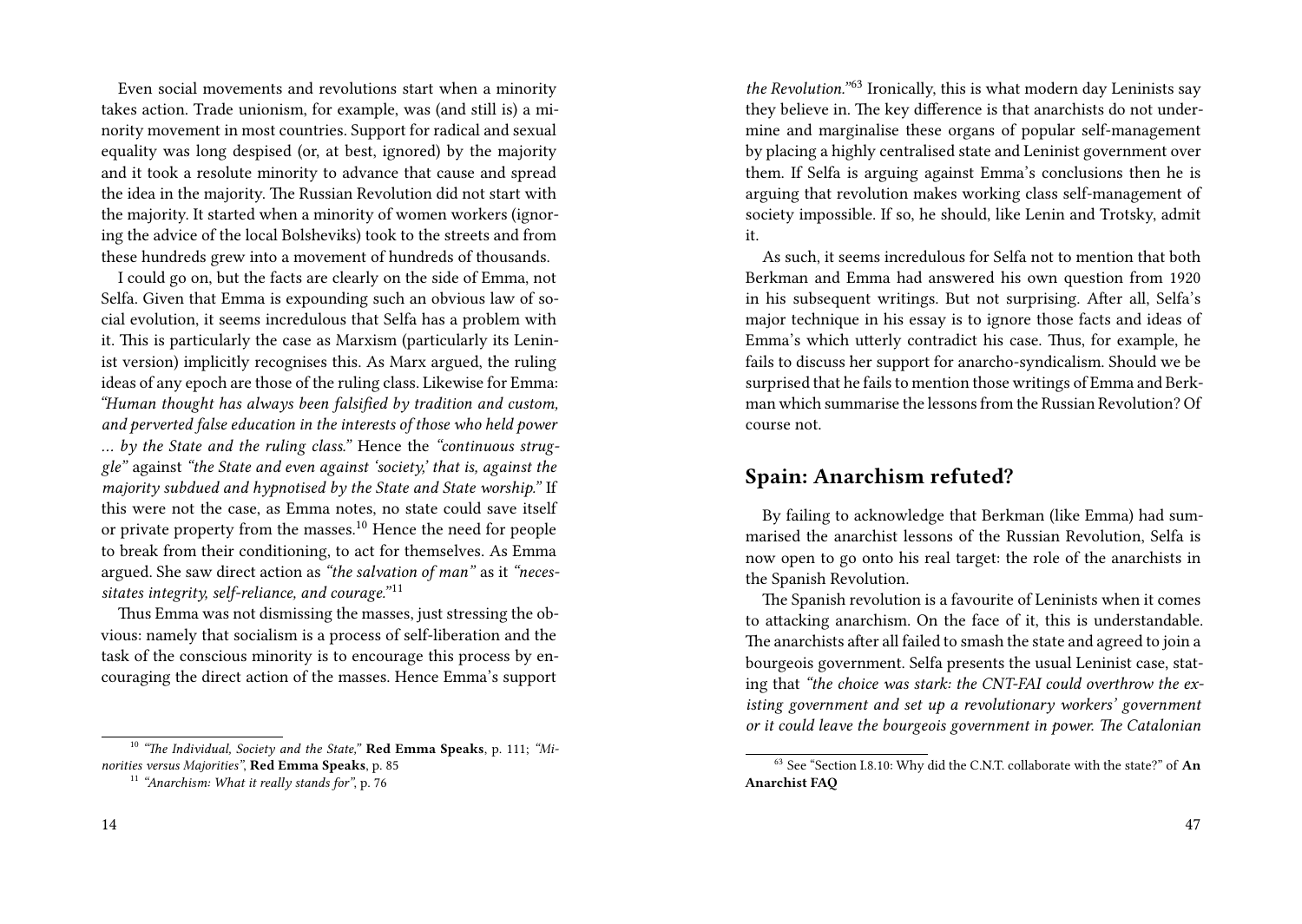*side by side what Victor Serge had told him confidentially and his public statements, which he described as 'conscious lies.'"*<sup>60</sup>

So what did Berkman record in his diary? *"Many vital problems find no adequate answer in our books and theories,"* Berkman wrote. *"Result – the tragedy of the Anarchists in the midst of the revolution and unable to find their place or activity?"* It wasn't good enough just to oppose the *"'dictatorship of the proletariat.' Have we anything to offer in its place?"* Selfa states that *"the possibility of answering Berkman's question arose fifteen years after Goldman and Berkman left Russia in 1921."* Yet this is false. If you read Berkman's*"What is Anarchism?"* you discover exactly what anarchism had to *"offer in its place,"* namely a federation of self-managed workers' councils and a free militia to defend the revolution.<sup>61</sup> Which was what the Makhnovists had applied in the Ukraine and which Berkman himself points to in his classic introduction to anarchism.<sup>62</sup>

In general, most of Berkman's book simply mirrors his own and Emma's conclusions from their experiences in Russia. These confirmed her anarchism. As she put it, only *"popular participation in the affairs of the revolution can prevent the terrible blunders committed in Russia."* Thus the *"industrial power of the masses, expressed through their libertarian associations — Anarchosyndicalism — is alone able to organize successfully the economic life and carry on production."* She pointed to *"the Soviets, the trade unions and the co-operatives-three great factors for the realization of the hopes of* for syndicalism and direct action, a support Selfa fails to inform his readers of.

So was this position the elitism Selfa claims? No, far from it. What did Emma mean? In a debate between her and a socialist she used the Lawrence strike *"as an example of direct action."* <sup>12</sup> The workers in one of the mills started the strike by walking out. The next day five thousand at another mill struck and marched to another mill and soon doubled their number. The strikers soon had to supply food and fuel for 50,000. It was the direct action of a minority which started the strike (a strike Emma supported and fund raised for). Emma herself wrote of the general strike be started by *"one industry or by a small, conscious minority among the workers"* which *"is soon taken up by many other industries, spreading like wildfire.*"<sup>13</sup> Is Selfa really arguing that this was "elitist"? If so, then every spontaneous revolt is "elitist."

It seems obvious that Selfa takes Emma to task for clearly stating what he, in his own way, agrees with. By joining a vanguard party, Selfa agrees with Emma. Every time he praises a struggle, strike or demonstration which involves only a minority of the population then he agrees with Emma. Every time he denounces a "backward" attitude within the masses, he agrees with Emma. Every time he attacks left-wingers for adjusting themselves to a reactionary "popular will" he agrees with Emma. And every time the "moral majority" call for the suppression of radicals, denounce "Reds" and attack unions, Emma is vindicated and Selfa exposed as talking nonsense.

<sup>60</sup> Daniel Guerin, **Anarchism: From theory to practice**, , Monthly Review Press, New York/London, 1970, p. 97

<sup>61</sup> **What is Anarchism?,** AK Press, Edinburgh/London/Oakland, 2003. Of particular interest are chapters XXVII (*"Organisation of Labor for the Social Revolution"* — which discusses the need for the working class to organise itself), XXVII (*"Principles and Practice"* — which covers the need federations of shop and factory councils) and XXXI (*"Defense of the Revolution"*). Also of note is chapter XIII (*"Socialism"*) which surely covers some of the ground of his proposed reply to Lenin's **"Left-wing Communism"**.

<sup>62</sup> see the *Appendix: Why does the Makhnovist movement show there is an alternative to Bolshevism?* of **An Anarchist FAQ"**.

<sup>12</sup> **Living My Life**, vol. 1., p. 491

<sup>13</sup> *"Syndicalism: its theory of and practice,"* **Red Emma Speaks**, p. 95; For details of the Lawrence strike see Howard Zinn's **A People's History of the United States**, (2<sup>nd</sup> ed.), Longman, Essex, 1996, pp. 327–8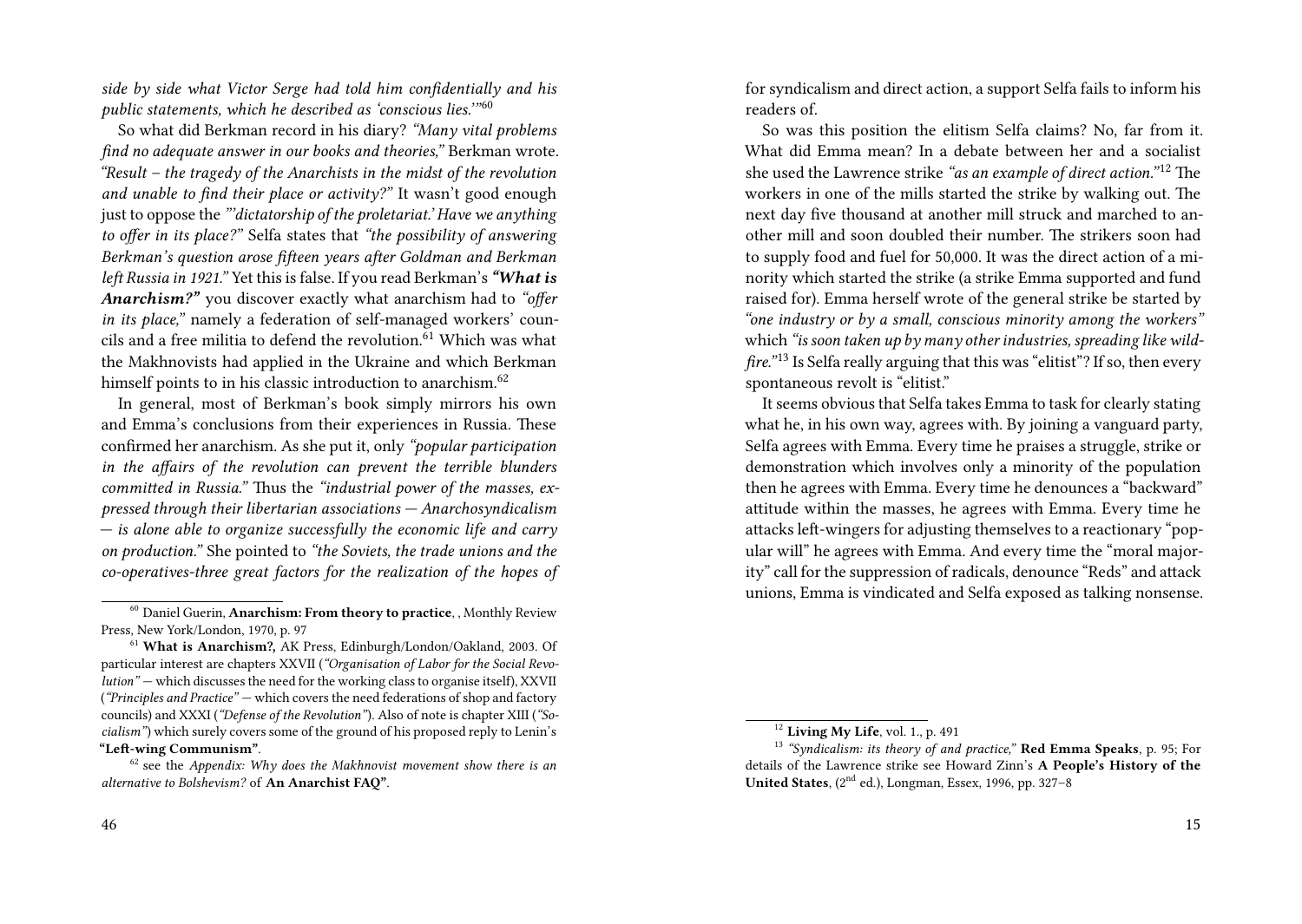#### **Leninism, true elitism**

So why the hypocritical denunciations of Emma as an elitist by someone who subscribes to the far more elitist politics of Leninism? As Emma noted in her essay, the *"Socialist demagogues know that [her argument is true] as well as I, but they maintain the myth of the virtues of the majority, because their very scheme means the perpetuation of power"* and *"authority, coercion and dependence rest on* the mass, but never freedom."<sup>14</sup> What with Selfa's call for a "revolu*tionary workers' government,"* she is obviously still right. By urging that power be concentrated into the hands of a few party leaders, he is implicitly arguing that the masses cannot manage their own lives nor their own revolution. The glorification of the masses is simply a means of justifying minority power. As Lenin put it when he replied to a critic in 1920 that *"[h]e says we understand by the words dictatorship of proletariat what is actually the dictatorship of its determined and conscious minority. And that is the fact."* This *"minority ... may be called a party,*" Lenin stressed.<sup>15</sup> Not that Lenin was an elitist, of course.

Somewhat embarrassingly for Selfa, Trotsky (a person whom Selfa contrasts favourably with Emma despite the fact he was a practitioner and advocate of party dictatorship) agreed with Emma on the importance of minorities. As he put it during the debate on Kronstadt in the late 1930s, a *"revolution is 'made' directly by a minority. The success of a revolution is possible, however, only where this minority finds more or less support, or at least friendly neutrality, on the part of the majority. The shift in different stages of the revolution … is directly determined by changing political relations between the minority and the majority, between the vanguard and the class."* <sup>16</sup>

cal movement is still suffering the harm done by the liars and apologists of Stalinism and, before that, Leninism.

The question is, would Selfa have preferred Emma and Berkman not to discuss their experiences and try to learn from them? Or to warn the working class of the dangers of Bolshevism? If so, would he have also urged Trotsky to remain silent about the evils of Stalinism? I doubt it.

#### **Russian Lessons**

Selfa claims that *"in public, Berkman denounced the government. But in private, he considered the criticisms of comrades like Serge"* and quotes from Berkman's diary from December 1920. Yet, at this time Berkman was still in Bolshevik Russia and was struggling with the reality of the Bolshevik dictatorship and whether his support for the revolution against the capitalist counter-revolution could be squared with his support for the Bolsheviks. He did not publicly denounce the regime as there was no free speech under Lenin and so his comments were (by necessity) limited to people he could trust. It was only once he had left Russia that Berkman could denounce the government to the public without fear of arrest (or worse).

So what Selfa inaccurately suggests was hypocrisy was, in reality, Berkman's evaluation of arguments like Serge's. It is to his credit that Berkman rejected Serge's arguments, particularly as Serge was himself utterly hypocritical in praising the government in public while denouncing it in private to other radicals:

*"In the summer of 1921 the anarchist Gaston Leval came to Moscow in the Spanish delegation to the Third Congress of the Communist International. In private, Serge confided to him that 'the Communist Party no longer practices the dictatorship of the proletariat but dictatorship over the proletariat.' Returning to France, Leval published articles in Le Libertaire using well documented facts, and placing*

<sup>14</sup> *"Minorities versus Majorities"*, p. 85

<sup>15</sup> quoted by Arthur Ransome, **The Crisis in Russia 1920**, Redwords, London, 1992, p. 35

<sup>16</sup> *"Hue and Cry over Kronstadt",* **Kronstadt**, , Monad Press, New York, 1986, p. 85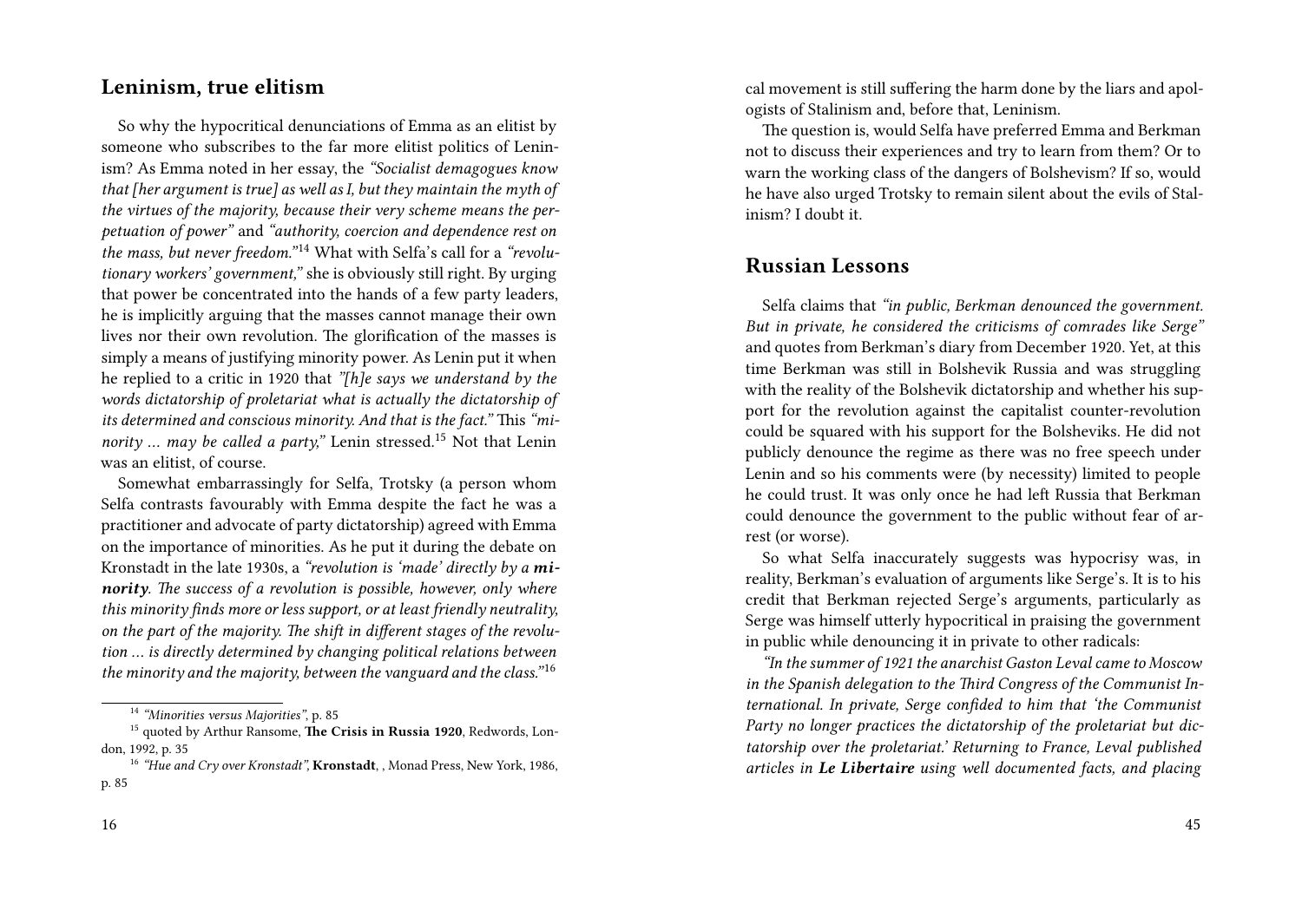vik tradition which repeated called (and still calls) regimes which are obviously state capitalist, like Lenin's, "socialist."

#### **From Russia without love**

Once they were out of Russia, Emma and Berkman wrote extensively on their experiences and the lessons they drew from it. Even here Selfa cannot get basic facts right. He notes that she was *"a lifelong opponent of Marxism and socialism"* and that her *"two years of praise for the Bolsheviks in 1917–18 were the exception, not the rule."* He then states *"that's why it was somewhat disingenuous of her to characterize her experience in Russia as 'disillusionment,' since she wasn't a supporter of socialism."* Yet Emma made clear in the preface of her account, the title was not her choice. It was imposed by the publisher without her knowledge.<sup>59</sup> Selfa, let us not forget, quotes from this book. Does this mean he has not bothered to read it?

Given that those who fail to understand the lessons of history are doomed to repeat it, Emma's account of her experiences in Russia should have been essential reading for all radicals. Yet Selfa attacks her decision to expose the truth about Leninist Russia, stating that the capitalist press printed *"her denunciations of the Bolsheviks throughout the 1920s as evidence that one of 'them' had realized the error of her ways."* Whatever happened to Gramsci's famous words that*"telling the truth is a revolutionary act"*? But, then again, telling the truth is something Selfa is hardly familiar with. Moreover, his logic smacks more of Stalinism than anything else. In the 1930s the Stalinists labelled their opponents as "Trotsky-fascists" for denouncing (some of) the horrors of the USSR. After the war, they attacked socialists who exposed the obvious state capitalist nature of the regime as providing comfort to capitalism. It seems sad that a modern-day Leninist fails to see the obvious lesson here: the radiTrotsky did not explicitly explain in that article what would happen if the majority rejected the minority whose "support" had hoisted into power. A few years later he did:

*"The very same masses are at different times inspired by different moods and objectives. It is just for this reason that a centralised organisation of the vanguard is indispensable. Only a party, wielding the authority it has won, is capable of overcoming the vacillation of the masses themselves … if the dictatorship of the proletariat means anything at all, then it means that the vanguard of the proletariat is armed with the resources of the state in order to repel dangers, including those emanating from the backward layers of the proletariat* itself."<sup>17</sup>

Of course, everyone is "backward" compared to the vanguard and Trotsky is providing the ideological justification for party dictatorship. And unsurprisingly Trotsky, like all leading Bolsheviks, had been a vocal advocate of "the dictatorship of the party" for some time (from at least 1919). It is clear that Trotsky is simply acknowledging that the fate of the Kronstadt rebels awaits the majority if it rejects the vanguard, the Leninist ruling minority. Not that this makes Trotsky an elitist for Selfa, of course.

To summarise, Selfa's attack on Emma's supposed "elitism" simply backfires. Not only is it factually nonsense but in reality it is his own political tradition which is elitist. It advocates the rule of the majority by a small minority of party leaders. That these leaders talk of and praise the masses whom they govern should not fool us for one moment. Nor should Selfa's cherry-picking evidence.

### **Political Action**

The first form of Socialism Emma critiqued was, of course, social democracy, not Leninism. Selfa discusses "*Goldman and Amer-*

<sup>59</sup> **My Disillusionment in Russia**, p. li

<sup>17</sup> *"The Moralists and Sycophants"*, **Their Morals and Ours**, Pathfinder, New York, 1973, p. 59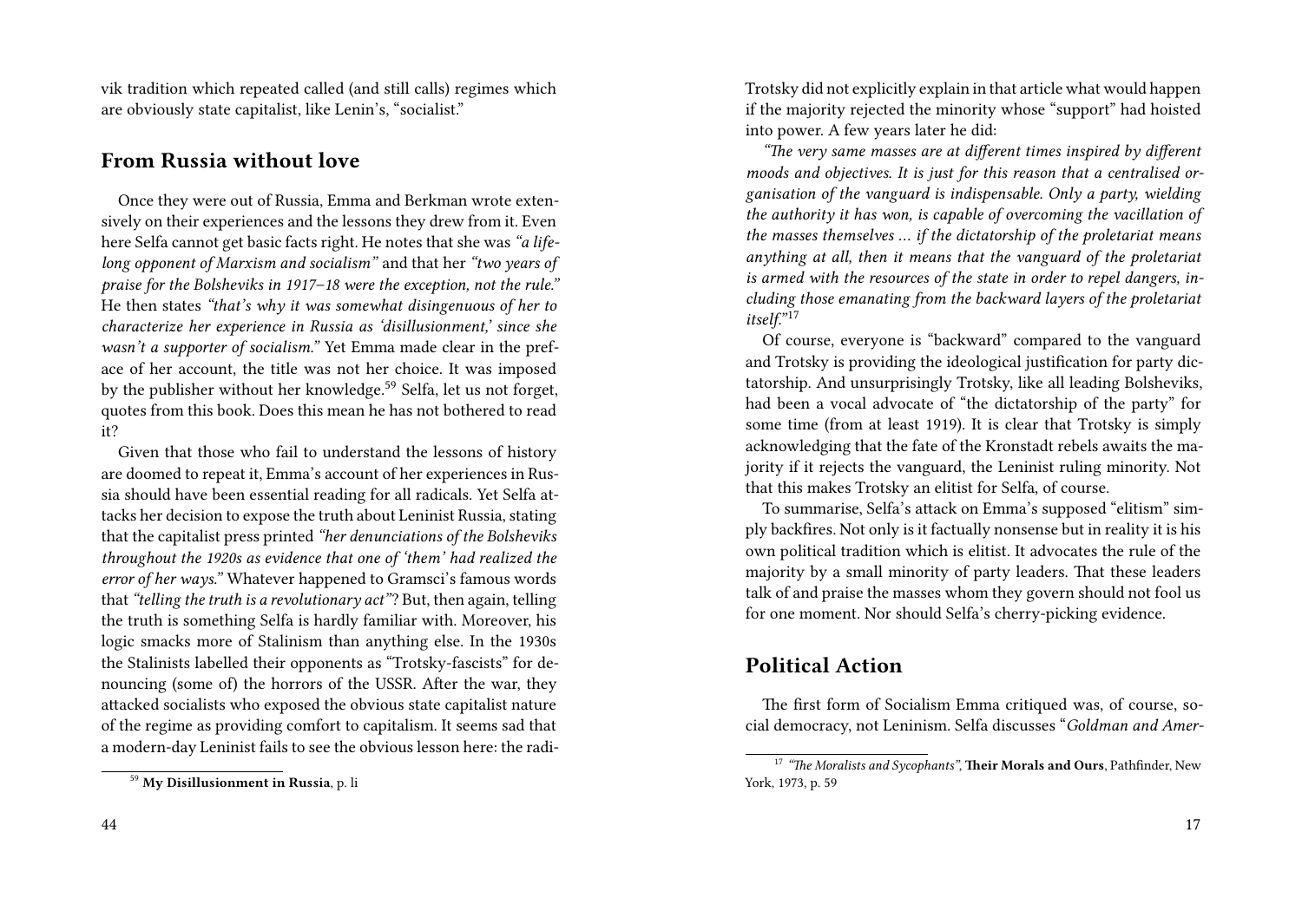*ican socialism"* and notes that *"two strains of Goldman's thought – elitism and utopianism – put her at odds with the first attempts to form the socialist party."* He talks about the rise of Social Democracy in America and yet significantly fails to indicate that *"attempting to assemble a socialist party that would reach a mass audience"* by means of electioneering provided Bakunin, rather than Marx, right. As such, Selfa, not Emma, is the utopian.

According to Selfa, Emma *"argued that workers' political action – that is, any participation in electoral activity – was a betrayal of ideals."* This is a half-truth, which becomes a whole lie. Yes, Emma (like many anarchists) opposed *"political action"* on principle. However, this is hardly the end of it. Emma, like other anarchists, also argued against it in practical terms too. She correctly argued that such action saw radicals *"caught in the political trap."* This meant that such activity promoted reformism in the ranks of labour, replacing principled socialism with opportunism and vote chasing. She argued that *"class consciousness"* could only develop by means of solidarity of interests as *"demonstrated in the Syndicalist and every other revolutionary movement."* <sup>18</sup>

The history of pre-war "revolutionary" socialism confirms Emma's argument, an argument Selfa fails to mention or address. Just as the antics of his sects parent organisation, the **Socialist Workers Party**, in Britain today with the **"Respect Unity Coalition"** confirm Emma's argument. The SWP is happy to let Respect water down socialist politics to gain more members and votes. Not that Selfa is not aware of Emma's argument against "political action." He does quote from her essay, but only to paint her as an elitist. He simply decides it is not in the best interests of his readers to confuse them with an accurate and honest account of the nature of her argument. Which is nice of him to save his readers the heavy task of making their own minds up whether Emma was right or not.

18 "*Socialism: Caught in the Political Trap",* **Red Emma Speaks**, p. 107

who saw it as *"a reversal of communism itself."* For Emma, *"[t]rue Communism was never attempted in Russia.*"<sup>58</sup> As such, Selfa's comments are simply a distortion of what Emma actually wrote.

Unlike the Leninist tradition, Emma had no more difficulty in seeing Lenin's regime for what it was (*"state capitalist"*) than she had seeing what Stalin's was (*"state capitalist"*). It should be stressed that the tradition Selfa identifies with only came to the conclusion that Stalin's regime was "state capitalism" in the late 1940s. Yet even here Emma is right. For Tony Cliff Stalinist Russia was "state capitalist" not (as for Emma) due to the social relations in production and society but because it was part of the global (capitalist) economy and locked in military competition with the West. But, as Marx argued, capitalism is a mode of production, not exchange. Thus the USSR could not be "state capitalist" in Cliff's sense for the same reason Native American tribes producing tomahawks and arrows to resist White settlers did not become "capitalist" or slave holding in the American South did not become "capitalist" by selling its goods on the world market.

Perhaps this superficial analysis is understandable as the social relations under Stalin did not differ from those under Lenin. Stalin inherited a regime based on nationalised property, one-man management and party dictatorship from Lenin. He simply intensified certain aspects of it. And, ironically, even by Cliff's own analysis Lenin's Russia was "state capitalist" as it was locked in military competition with the West from the start.

I would say it is obvious that Emma represents the authentic communist tradition, not Leninism. She remembered what socialism was meant to be about and ably analysed the failings of both Lenin's and Stalin's regimes based on this. Thus her *"small-c"* communism is a much more reliable guide for radicals than the Bolshe-

<sup>58</sup> *"Afterword to My Disillusionment in Russia,"* **Red Emma Speaks**, p. 387 and p. 389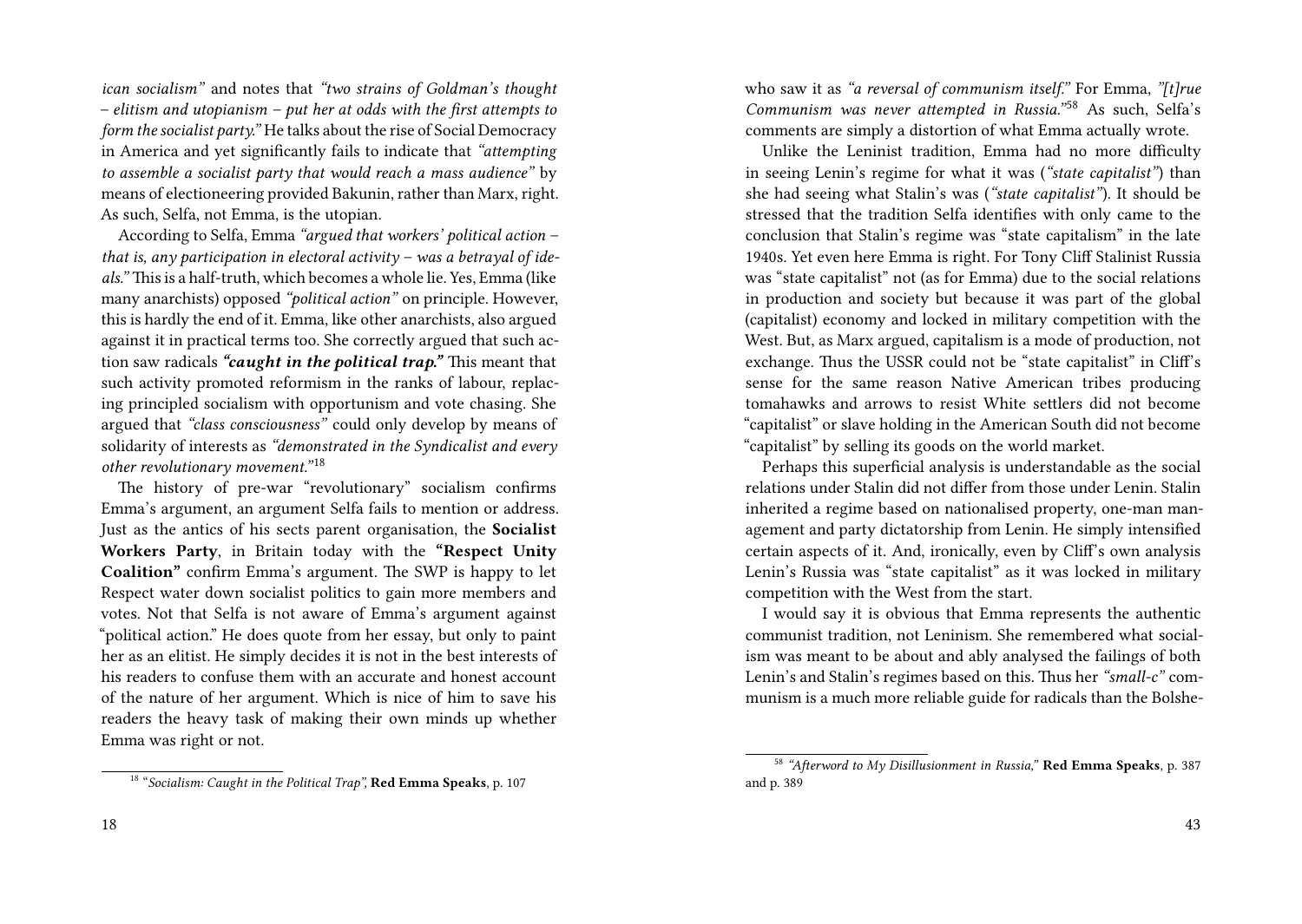attacks on Serge's new found critical voice. Ironically for Selfa, Trotsky labelled Serge's belated support for working class freedom and democracy an *"anarchist"* spirit. For Trotsky when he was *"demanding freedom 'for the masses'"* Serge *"in reality"* only demanded *"freedom for himself … The 'masses' have nothing at all to do with it."* Serge was just expressing *"the vacillations of a disillusioned pettybourgeois intellectual"* which oppose *"an assault on his individuality."* Which is, ironically, pretty much Selfa's conclusions about Emma.<sup>56</sup>

#### **"There is no Communism in Russia"**

While Selfa acknowledges that Emma *"called herself a small-c communist,"* he insists that *"she was above all else, an individualist."*

His counterpoising of communism to "individualism" is significant. The aim of communism is, after all, to increase individual liberty (to use Marx's expression, the full development of each individual). As such, authentic communism *is* "individualist" in its aspirations. Given this, Selfa's comments simply expose the state capitalist nature of Bolshevism. This can be seen from comparing Emma's evaluation of Stalinist Russia to Trotsky's. Emma was clear, communism did not exist in Russia, *"state capitalism"* did under Lenin and Stalin.<sup>57</sup> Trotsky defended the Stalinist economic system as being socialist. Perhaps this is to be expected, as he had advocated and imposed similar policies (and uttered similar rationales) when in power between 1918 and 1923.

But, then again, Selfa has problems understanding Emma's communism. For example, he states that Emma *"immediately denounced"* Lenin's New Economic Policy as *"a reversal of communism itself."* Yet Emma did no such thing. Looking at the page Selfa references, we discover her noting that it was *"most Communists"*

Ironically, he admits that *"much of what Goldman said about the Socialist Party was true."* Rest assured, however, as *"the left of the Socialist Party"* also *"criticised the large number of middle-class members in the party, its lack of coherence, and its character"* as well as slamming *"the decision of the party executive in 1912 to expel anyone who advocated 'direct action' to take on the bosses – a move aimed against supporters of the radical Industrial Workers of the World (IWW) in the party's ranks."* He somewhat lamely argues that while *"the left made these points to win wider layers of workers within the Socialist Party to its positions – and later to the necessity for forming an explicitly revolutionary party – Goldman used them to attack socialism in general."*

Which ignores two things. Firstly, the Socialist Party was meant to be *"an explicitly revolutionary party."* Years of electioneering had eroded that position, as Emma correctly argued. Secondly, while "the left" may have attacked the rise of reformism within the party, they could not explain why it happened in the first place. Unlike Emma, who could provide an analysis of tactics which explained the shift towards reformism, "the left" could only seek to reproduce the same tactics and hope they had a different result. Just as the Leninists of today are doing, ironically enough.

This inability of Marxists to learn from history seems to have a long legacy. Emma recounts how in one debate with the Socialists her opponent *"conveniently ignored"* all the *"historic data and current facts I advanced to prove the deterioration of socialism in Germany, the betrayal on the part of most socialists who had achieved power, the tendency in their ranks everywhere towards petty reforms."* He simply *"repeated verbatim what he had said in his opening round.*"<sup>19</sup> How little things have changed!

So while Selfa summarises that *"in her attacks on socialism, she displayed the same elitist disdain for the masses she showed in other contexts"* he does not attempt to refute her analysis. Given its va-

<sup>56</sup> *"The Moralists and Sycophants"*, **Their Morals and Ours,** pp. 59–60

<sup>57</sup> *"There is no Communism in Russia,"* **Red Emma Speaks**

<sup>19</sup> **Living My Life**, vol. 1, p. 491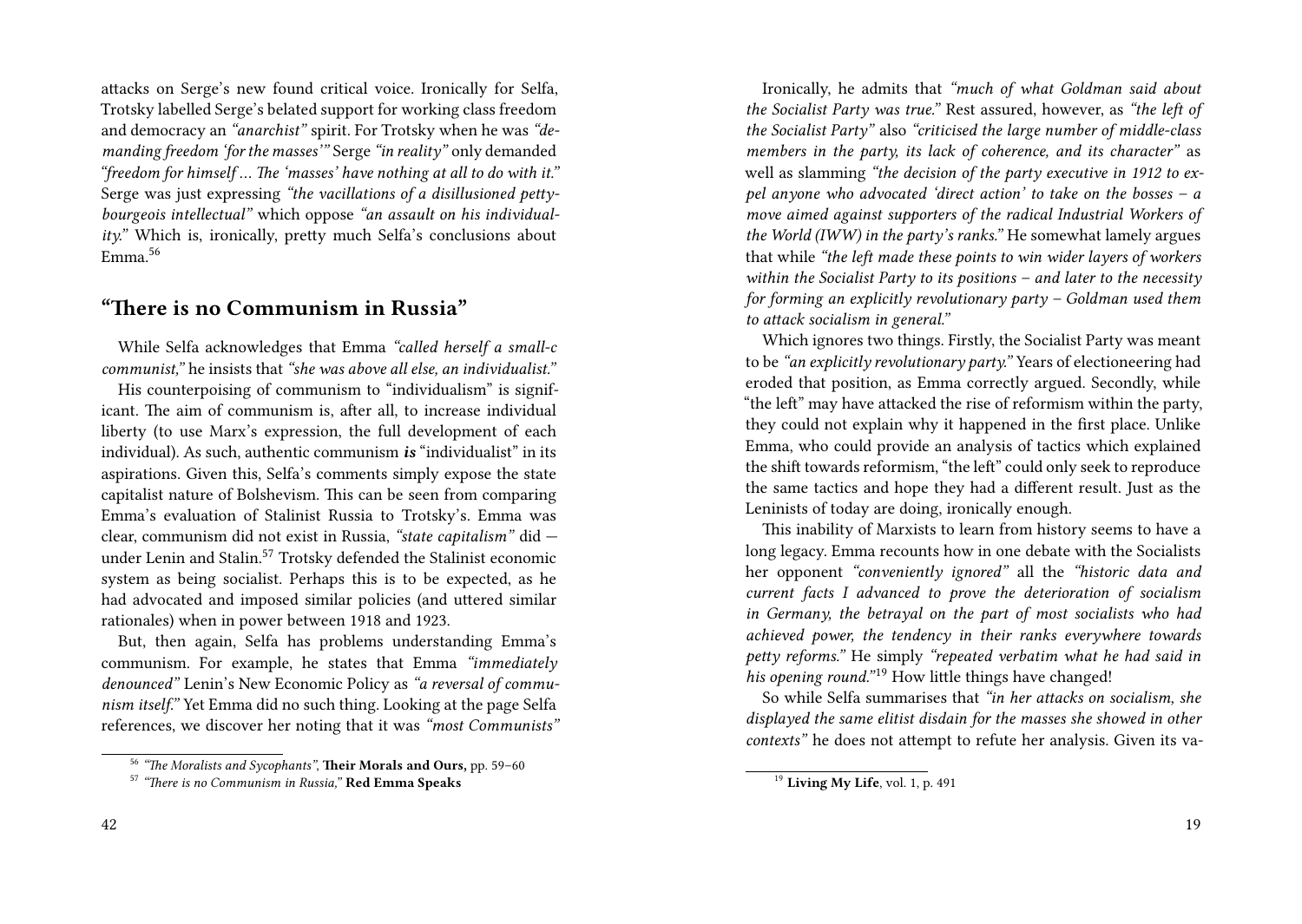lidity, it is unsurprising that Selfa distorts it by ignoring its central and most important aspect.

# **Size Matters?**

Selfa goes on to compare the size of the Socialist Party and the circulation its paper to that of the anarchist movement and Emma's **Mother Earth**. So, apparently, size does matter when evaluating the revolutionary potential of a movement. What matters if*"almost 120,000"* were in the SP in 1912 if that party was reformist and expelling its militant wing? Selfa does not ask the question.

He justifies his fixation on size by asserting that the *"relative influence of socialism and anarchism in the first decade of the twentieth century spoke to the degree to which the two sets of politics addressed the real questions that faced ordinary people at the time."* Conversely, perhaps, it shows the willingness of socialism to become reformist in order to attract votes — precisely what Emma so correctly analysed. Moreover, given that Republican and Democratic politicians got significantly more votes than the Socialists, does that mean for Selfa, these capitalist parties *"addressed the real questions that faced ordinary people at the time"*? It is doubtful, but logically he would have to argue so. And will Selfa now join the Democratic Party or the Greens? After all, they are much larger than his sect and, by the logic of his argument, much more revolutionary than his branch of Leninism. Equally, does the vastly larger size of Stalinist parties compared to Trotskyist ones from the 1930s to 1980s means that Stalinism, not Trotskyism, *"addressed the real questions that faced ordinary people at the time"*?

So, clearly, size does not matter when evaluating the revolutionary credentials of a movement. If it did, the Selfa would have to conclude his own politics are irrelevant and do not express the interests of the working class.

# **The Dictatorship of the Party**

Selfa justifies Serge's conversion to Bolshevik authoritarianism and elitism by arguing that *"he, like most anarchists in Russia who joined the Communist Party, recognised that only victory against the counterrevolution would create the possibility for anything the anarchists said they stood for."* Needless to say, subsequent events proved how wrong Serge was and how right Emma was to break with Bolshevism. The means shape the ends. Non-libertarian means are unlikely to result in libertarian ends. The rise of Stalinism proved who was right between Serge and Emma.

Selfa is aware of this. Stalinism is hardly a glowing recommendation for his argument and so he defends Serge, asserting he *"was far from an apologist for the Bolsheviks, and certainly no Stalinist."* Yet his arguments in favour of Bolshevism in the 1920s *were* clearly apologetics and while he did become *"a Trotskyist, opposed to Stalin's dictatorship"* he was wholeheartedly in favour of the Bolshevik party's dictatorship under Lenin. Serge in the 1920s was a true elitist, eulogising the role and dictatorship of the vanguard.

He was not alone. As a good Trotskyist he supported the Left Opposition in the 1920s. This wing of the ruling bureaucracy proclaimed in 1927 *"the Leninist principle, inviolable for every Bolshevik, that the dictatorship of the proletariat is and can be realised only through the dictatorship of the party.*<sup>"54</sup> In this it simply followed Trotsky's support for party dictatorship.<sup>55</sup> Serge's more critical appraisal of the Bolsheviks only came in the late 1930s, an appraisal which saw him move back towards the classical anarchist positions expounded by Emma and the other anarchists who rejected Bolshevism. Trotsky, unsurprisingly, was unsparing in his

<sup>54</sup> **"The Platform of the Opposition"** available at: www.marxists.org

<sup>&</sup>lt;sup>55</sup> For more on Trotsky's support for party dictatorship in the 1920s see "Section 3 What about Trotsky's *"Left Opposition"* in the 1920s?" of **An Anarchist FAQ**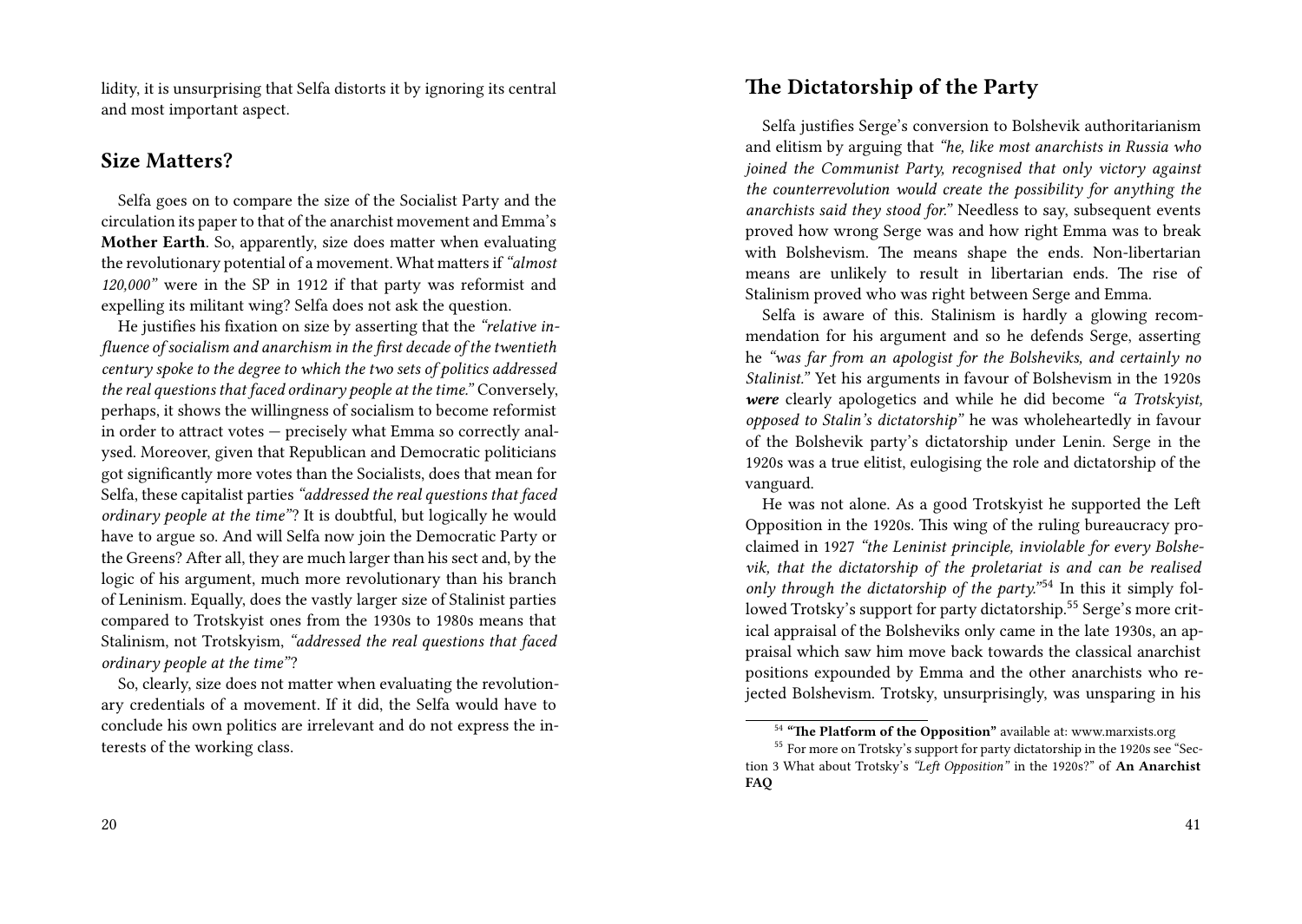*Flynn, Lucy Parsons, and Big Bill Haywood -actually left the ranks of anarchists and joined the Communist Parties."* Yet Flynn and Haywood were Marxists. Parsons may have worked with the Communists (even after they had become Stalinists) but she never joined the Party. Serge and Rosmer embraced Bolshevik dictatorship *over* the proletariat. Nor was Serge particularly *"most connected to workers' struggle"* when he was an anarchist. Rather he was an elitist individualist who dismissed such struggle. It was only in 1917 when he was in Spain that he embraced syndicalism. He soon after left for Russia where he eulogised Bolshevik elitism and dictatorship. Once in Russia he was *"connected to"* workers and their struggles in the same way a jailer is *"connected to"* the lives and struggles of their prisoners.

And what of the Russian anarchists? Selfa writes that *"noting the dwindling of their influence, Serge wrote that anarchists would find themselves either 'trailing behind the more determined Communists' or 'following in the footsteps of reaction.'"* Yet Selfa, like Serge, does not mention the use of state repression by the Bolsheviks for the *"dwindling"* influence of the Russia Anarchist movement. This repression did not differentiate between anarchists of ideas and "bandits." The former became the latter whenever reasons of state dictated. Moreover, the example of the Makhnovist movement and the "Nabat" anarchist federation in the Ukraine show that the anarchists were able to *"adopt a clear and distinct position"* and implement anarchist ideas successfully in the Revolution.<sup>53</sup> These examples, both of which mentioned by Emma, show the poverty of Serge's (and Selfa's) claims. Simply put, Russian anarchism was betrayed by the Bolsheviks and crushed by state violence. It was not a natural death nor was it a product of anarchist ideas or ideals.

But, then again, Selfa does narrow down his terms of comparison. This is because Emma's activity was not limited to just **Mother Earth**. *"Interest in our ideas,"* she noted, *"was growing throughout the country. New anarchist publications began to appear: Revolt in New York …the Alarm in Chicago … and the Blast in San Francisco … Directly or indirectly it was connected with all of them."* The latter "was closest to her heart" and it was edited by Berkman, who *"had always wanted a forum from which to speak to the masses, an anarchist weekly labour paper to arouse the workers to conscious revolutionary activity.*"<sup>20</sup> Needless to say, Selfa never mentions these other papers Emma was involved with. Unsurprisingly, as her support for the **Blast**, for example, would be hard to square with his attempt to paint Emma as being uninteresting in reaching the masses.

### **Propaganda of the deed**

Given Selfa's highly selective approach to Emma's life and ideas, we discover that he spends some time on "propaganda of the deed." This, of course, fits into his narrative of anarchism as "individualism" somewhat better than Goldman's syndicalism and so is stressed. Yet even on this subject, reality of Emma's politics can be seen through the whitewash he covers them with.

Failing to indicate the collective struggle aspects of anarchism, Selfa can therefore summarise by arguing that *"the anarchism that Goldman first subscribed to exalted this kind of individual act."* Yet he then contradicts himself by quoting Emma issuing a leaflet that was *"a flaming call to the men of Homestead to throw off the yoke of capitalism, to use their present struggle as a stepping-stone to the destruction of the wage system."* Clearly, then, Emma was hardly ignorant of the need for mass struggle and collective action. But rather than discuss the interactions between her support for mass

<sup>&</sup>lt;sup>53</sup> For more on Makhnovists, see the "Appendix: Why does the Makhnovist movement show there is an alternative to Bolshevism?" of **An Anarchist FAQ**

<sup>20</sup> **Living My Life**, vol. 2, p. 567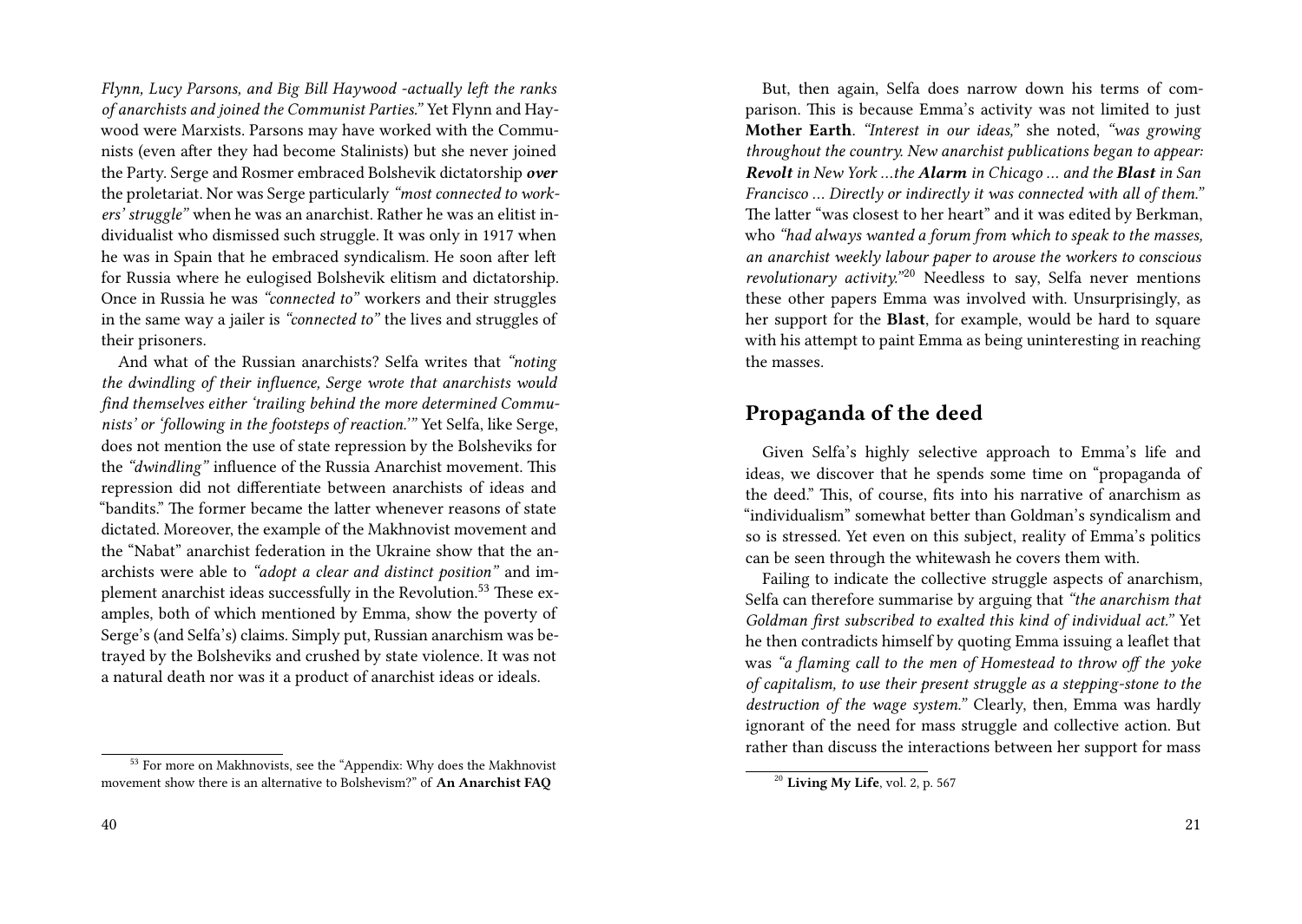direct action and propaganda of the deed, he instead focuses on Berkman's attempted assassination of Henry Frick.

It should be stressed that Selfa's summary of why the act happened is at odds with the rationale given by Goldman. In **Living my Life**, Emma is quite clear that the assassination of Frick was not seen as ushering in a revolution nor as a substitute for mass action. Rather it was an act of revenge, an attempt to make Frick responsible for his decisions and draw attention *"to the real cause of the Homestead struggle.*"<sup>21</sup> It was not expected to led to revolution. As such, it suggests a distinct failure of Selfa to understand that support for Berkman's act did not mean opposition to the strike, to mass, collective action. His one-dimensional analysis — either for the "individual act" or for "collective action"  $-$  simply fails to do justice to Emma's ideas, i.e. the obvious fact that you can support both and assign different roles to each one.

Similarly, Selfa fails to mention that anarchists turned against the idea of "propaganda of the deed" a long time before Trotsky wrote his pamphlet against the Russian Populists. For example, Kropotkin argued that a *"structure based on centuries of history cannot be destroyed by a few kilos of explosives."* One of Kropotkin's biographers summarised his position as being in favour of *"mass resistance to the oppression of the state, collective action against tyranny, and the spontaneous violence of the people during a revolution. Masses, not individuals, make the social revolution.*"<sup>22</sup> During the height of support for "propaganda of the deed" in anarchist circles, Kropotkin always stressed the need for mass workers organisation and struggle.<sup>23</sup>

Given the incorrect assumptions he is working under, he quotes a subsequent article by Most and Goldman: *"We believe Anarchy* *force of circumstances one group is obliged to impose itself on the others and to go ahead of them, breaking them if necessary, in order then to exercise exclusive dictatorship."* The militants *"leading the masses … cannot rely on the consciousness, the goodwill or the determination of those they have to deal with; for the masses who will follow them or surround them will be warped by the old regime, relatively uncultivated, often aware, torn by feelings and instincts inherited from the past."* And so *"revolutionaries will have to take on the dictatorship without delay."* The experience of Russia *"reveals an energetic and innovative minority which is compelled to make up for the deficiencies in the education of the backward masses by the use of compulsion.*"<sup>51</sup>

And so the party, he argued in 1919, *"is in a sense the nervous system of the class. Simultaneously the consciousness and the active, physical organisation of the dispersed forces of the proletariat, which are often ignorant of themselves and often remain latent or express themselves contradictorily."* And what of the masses? What was their role? Serge is equally blunt. While the party is *"supported by the entire working population,"* strangely enough, *"it maintains its unique situation in dictatorial fashion."* He admits *"the energies which have just triumphed … exist outside"* the party and that *"they constitute its strength only because it represents them knowingly."* Thus the workers are *"[b]ehind"* the communists, *"sympathising instinctively with the party and carrying out the menial tasks required by the revolution.*"<sup>52</sup>

Such are the joys of socialist liberation. The party thinks for the worker while they carry out the *"menial tasks"* of the revolution. Like doing the work and following the orders. And Selfa calls this elitist the *"best of the anarchists"*!

Selfa shows his grasp of facts by asserting that *"one group of anarchists whose libertarian ideas were most connected to workers' struggles – people like Victor Serge, Alfred Rosmer, Elizabeth Gurley*

<sup>21</sup> **Living My Life**, vol. 1, p. 87

<sup>&</sup>lt;sup>22</sup> Martin A. Miller, **Anarchism**, The University of Chicago Press, London, 1976, pp. 174–5

<sup>23</sup> See Caroline Cahm's **Kropotkin and the Rise of Revolutionary Anarchism,** Cambridge University Press, Cambridge, 1989.

<sup>51</sup> **Revolution in Danger**, p. 106, p. 92 and p. 115

<sup>52</sup> **Revolution in Danger**, p. 67, p. 66 and p. 6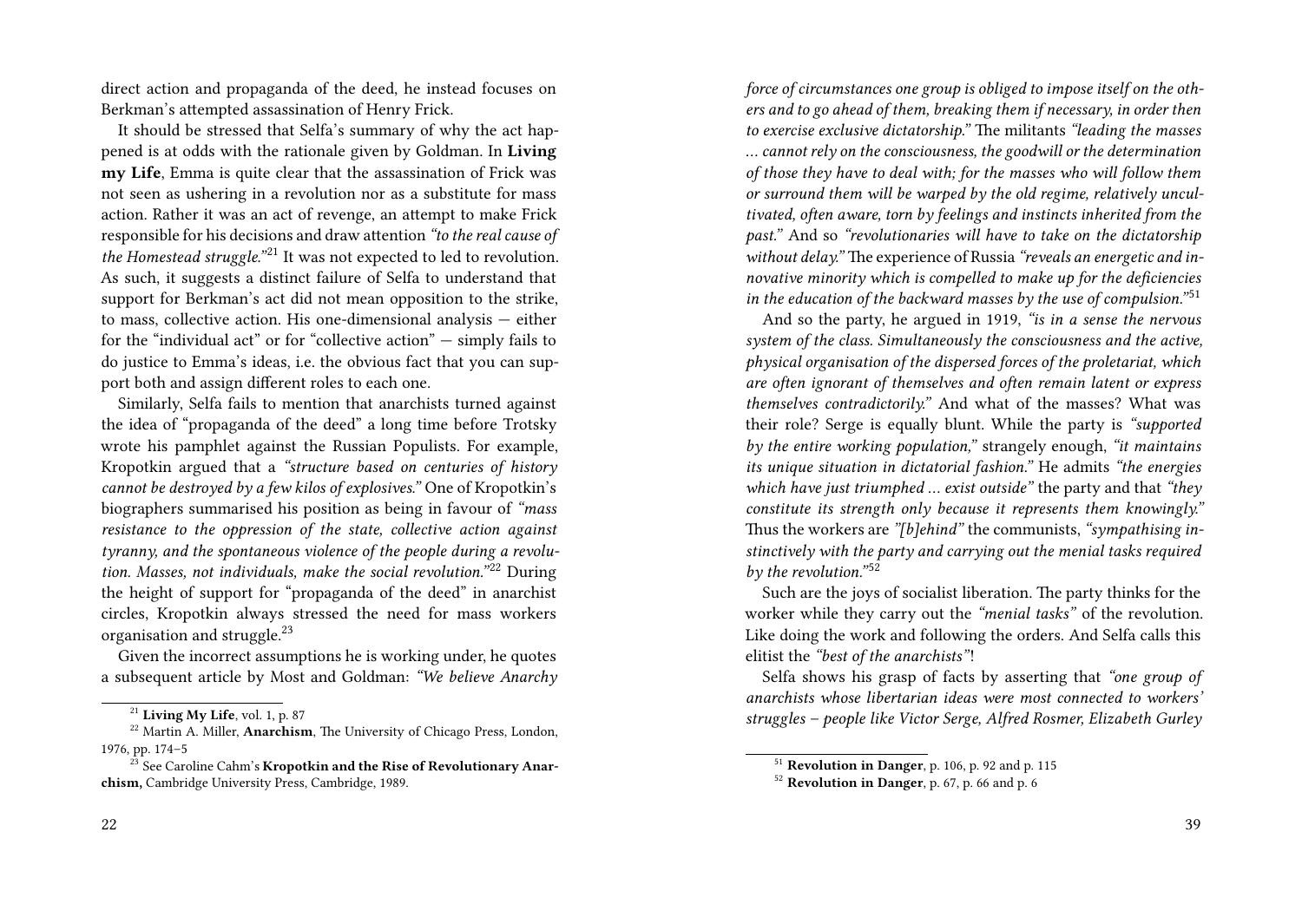hero, one of those he labels *"the best of the anarchists,"* while Emma is an elitist. In reality, the opposite is the case.

Selfa was at pains to cherry-pick quotes to paint Emma as an ultra-leftist elitist and he does the same for Serge, simply ignoring the elitism of Serge's new-found Bolshevism. Not that this elitism is hard to find, given that it is contained in the very same book Selfa quotes Serge from. As such, he is aware of Serge's elitism but fails to consider it important enough to mention. But all is forgiven as Serge was *"an anarchist who joined the revolution."* More correctly, of course, Serge joined the Bolsheviks. This equating of the Bolsheviks with the revolution, Selfa is well on his way towards party dictatorship. In this typically Bolshevik schema, opposition to the ruling party becomes, by definition, counter-revolutionary. This mentality was exactly the reason why Bolshevism proved to be such an authoritarian nightmare in practice. So it must be stressed that those Anarchists who really did *"align themselves with the revolution"* were precisely those ones who came into conflict with the Bolshevik dictatorship over the proletariat **not** those who became Communists.

Selfa quotes Serge writing to his anarchist comrades: *"It is vital to respond to this necessity for revolutionary defence, as to the necessity for terror and dictatorship, on pain of death. For the grim reality of revolutions is that half-measures and half-defeats are not possible, and that victory means life, defeat means death."* He argues that Serge *"criticised the anarchists for being unable to offer anything other than criticism and opposition to the regime"* and quotes him saying those who failed to *"adopt a clear and distinct position…if they do not unhesitatingly and everywhere align themselves with the revolution…then they will be worthless."*

Yet Serge said much more than this. By *"dictatorship"* Serge did not mean some kind of "proletarian" dictatorship by the masses. He, like Lenin and Trotsky, explicitly argued against this. Yes, he wrote, *"if we are looking at what should, that is at what ought to, be the case"* but this *"seems doubtful"* in reality. *"For it appears that by* *– which is freedom of each individual from harmful constraint by others, whether these others be individuals or an organized government – cannot be brought about without violence, and this violence is the same which won at [the ancient battles of] Thermopylae and Marathon."* He notes that *"this seems to move away from the idea of individual acts of violence and toward the idea, more accepted by Marxists, that force plays an important role as the 'midwife of history.'"* Of course, it is nothing of the kind. Anyone with even a passing acquaintance of the logic of "propaganda of the deed" would know that such acts were seen as a *complement* of mass revolutionary action, not its replacement. As such, Goldman's arguments are consistent with her previous ideas, not a *"move away."* And, as is obvious, is consistent with previous and subsequent anarchist politics.

Clearly, Selfa is distorting Emma's ideas on this subject, like so many others, to fit into his ideology.

#### **On Organisation**

Selfa is on firmer ground when he argues that Emma did not form a national anarchist organisation nor *"attempt to build an anarchist organisation in the way Debs' speeches aimed to build the Socialist Party."* Yet he has to admit that *"local anarchist groups would sponsor her talks,"* which suggests that her activities and speeches built a *movement* rather than a party. As is clear from **Living My Life**, Emma spent a great deal of time travelling the country helping these local groups who would also sell Mother Earth and produce their own newspapers.

Selfa argues that while *"decentralism may have been one of the principles that she upheld … it made for an incoherent movement that operated as a collection of small groups."* Yet the leadership of the centralised Socialist Party, as he acknowledged, sought to expel their radical members. It also grew, as he acknowledges, increas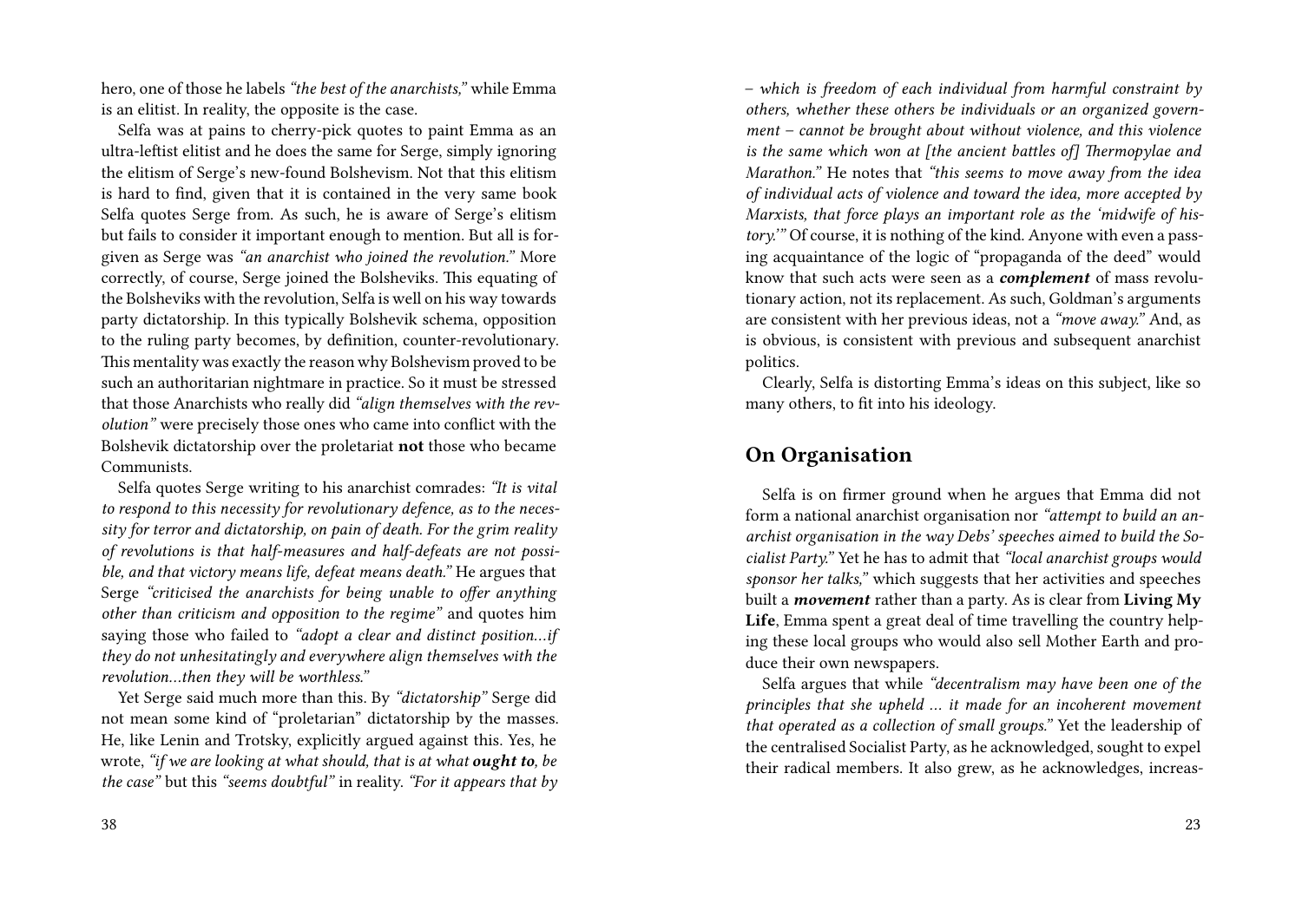ingly reformist as time went on. And has Selfa forgotten that he had just lambasted the blessed Socialist Party for "*its lack of coherence"*? Clearly Debs' Socialist Party suffered from some of the same problems he accuses the anarchist movement of having. While it cannot be denied that a lack of federation can cause an apparently *"incoherent"* movement to develop, the sad fact is that the Socialist alternative was much worse.

And, perhaps, the attempts by the right-wing of the party to expel the members who supported direct action can be seen as an example of imposing "coherence" from above? Rosa Luxemberg was aware of this process, attacking Lenin's vanguardism as being a means to *"enslave a young labour movement to an intellectual elite hungry for power."* It would be a *"bureaucratic straightjacket, which will immobilise the movement and turn it into an automation manipulated by a Central Committee.*"<sup>24</sup>

#### As Lenin put it:

*"Bureaucracy versus democracy is in fact centralism versus autonomism; it is the organisational principle of revolutionary Social-Democracy as opposed to the organisational principle of opportunist Social-Democracy. The latter strives to proceed from the bottom upward, and, therefore, wherever possible … upholds autonomism and 'democracy,' carried (by the overzealous) to the point of anarchism. The former strives to proceed from the top downward...*"<sup>25</sup>

Given that Selfa places himself in the tradition of *"socialism from below*," it seems strange that he recommends an organisational method rooted in *"the top downward."* Any such "coherence" so created would be by means of *"socialism from above"* and doomed to failure. All it would create would be, as in Russia, a new boss class.

*thusiastically endorsed"* this but that *"they refused to continue on the project after Lenin suggested that it be organised through the Comintern."* This, is however, not true. Emma and Berkman had sound political reasons for refusing Lenin's "suggestion." As she put it, their *"efforts would prove effective if free from any affiliation with known Bolshevik organisations … we knew the American psychology and how best to conduct the work."* Moreover, they *"wrote to Lenin"* explaining their concerns and, significantly, *"enclosed a detailed outline of our plan.*"<sup>49</sup>

The relevant point of all this is one that by-passes Selfa totally. Clearly Emma and Berkman *"were eager to help Russia and to continue our work for America's liberation"* but the Bolsheviks were not willing to co-operate with them in this task as comrades and equals. Rather all work was to be done under Bolshevik control. This was an early example of the fact that *"the dictatorship was allpervading and that it would brook no independent effort.*"<sup>50</sup> Little wonder the revolution became bureaucratic and top-down if that was the Bolshevik attitude to offers of help from non-Bolshevik revolutionaries.

Obviously, for Selfa, Emma and Berkman should have simply done what they were told and followed the orders from above. Just as the ex-anarchist Victor Serge did.

#### **Victor Serge, Bolshevik Elitist**

A key aspect of his defence of Bolshevism consists in contrasting Emma to the likes of Victor Serge. While both came to Russia as anarchists seeking to help the revolution, their consequent political developments were radically different. Emma broke with the Bolsheviks while Serge became a Bolshevik. For Selfa, Serge is the

<sup>24</sup> *"Organisational Question of Social Democracy"*, **Rosa Luxemburg Speaks**, Mary-Alice Waters (ed.), Pathfinder Press, New York, 1970, pp. 126–7

<sup>25</sup> **Collected Works**, vol. 7, pp. 396–7

<sup>49</sup> **Living My Life**, vol. 2, pp. 767–8

<sup>50</sup> **Living My Life**, vol. 2, p. 768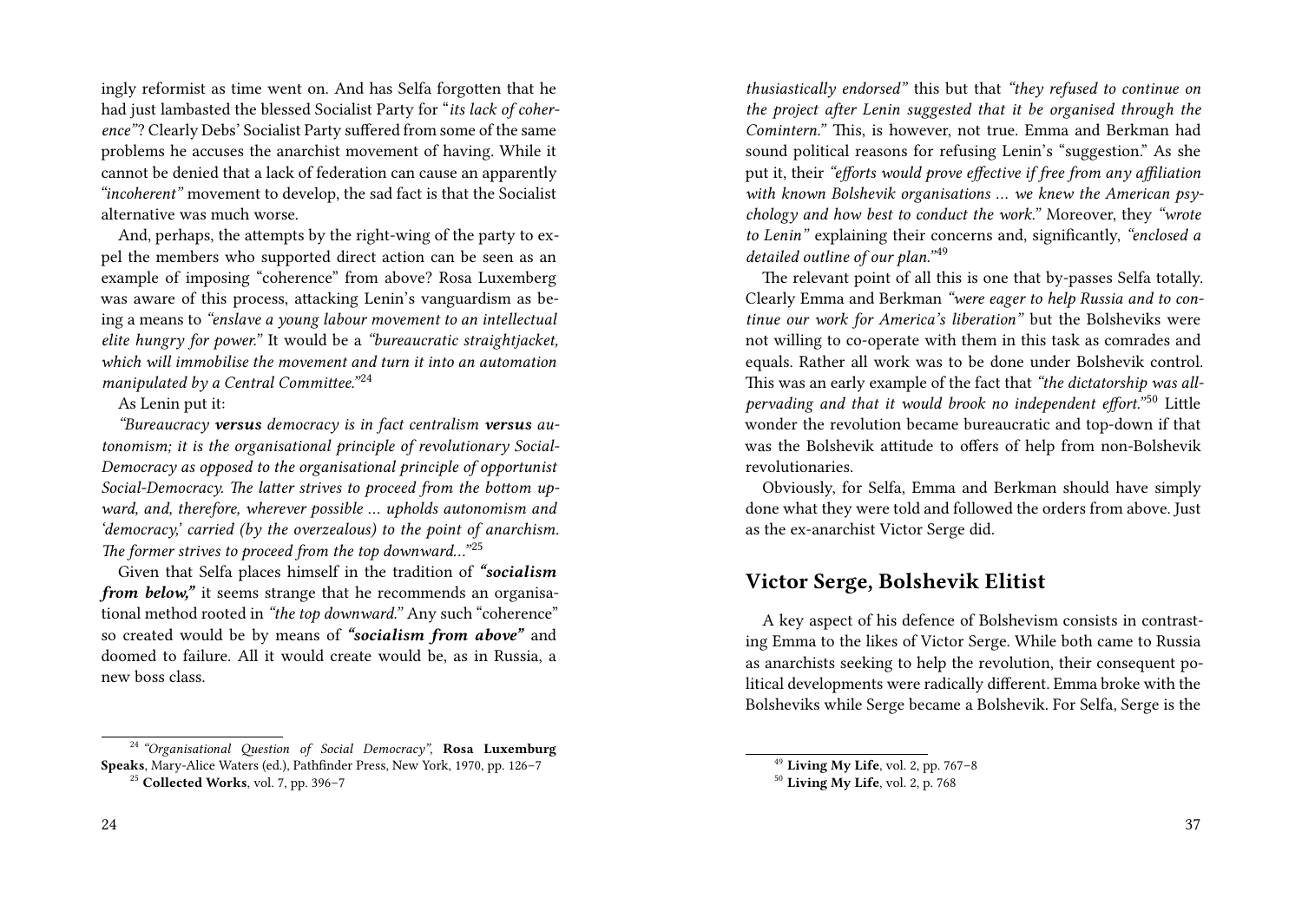of "workers' power." For it must always be remembered that the suppression of Kronstadt was just one of a series of actions by the Bolsheviks which began, **before** the start of the Civil War, with them abolishing soviets which elected non-Bolshevik majorities, abolishing elected officers and soldiers soviets in the Red Army and Navy and replacing workers' self-management of production by state-appointed managers with "dictatorial" powers.

### **Revolutionary obedience?**

That the Leninist traditions seems based on the assumption of unquestioning obedience to the party leadership seems clear when we look at how Selfa describes Emma's relationships with the Bolsheviks before her break with them.

Interestingly he complains that unlike Serge or Shatoff, *"Goldman and Berkman were unwilling to compromise their autonomy by identifying too closely with the government."* Presumably as an example, he indicates that when the Comintern asked Berkman to translate Lenin's **Left Wing Communism**, he *"agreed until he read its contents, which was an attack on the ultraleft, antiparliamentary politics of people like him. He said he would continue if he could write a rebuttal. The Comintern thought better of that."* From this it appears that meekly doing what your leaders ask is the task of a revolutionary. Needless to say, Selfa does not explain why Berkman's request was so outrageous. In the interests of debate it would have been sensible for radicals to hear the opposing viewpoint. But, then again, the opposing viewpoint is something most Leninists are at pains to exclude (as Selfa proves). Given this, it seems strange that he mentions this incident as it puts the Bolshevik leadership in an exceedingly bad light.

Then there is Emma's proposal that she and Berkman head up a group called *"Russian Friends of American Liberty"* for political prisoners in the United States. Selfa recounts how *"Lenin en-*

As such, while there is a distinct need for anarchist groups to federate together to be effective and co-ordinate their activities, Selfa's proposed cure of a vanguard party is worse than the disease.<sup>26</sup>

#### **Red Emma in Russia**

Which brings us to a key rationale of his article, to attack Emma's analysis of the Russian Revolution and the role and ideology of the Bolsheviks. As Selfa notes, how Emma *"responded to the Russian Revolution and the Spanish Revolution defines not only her politics, but also places in sharp relief the differences between socialism and anarchism. In fact, the divide between socialism and anarchism that opened up because of these two events largely shape the differences that still exist between the two forces."* Ironically, how Selfa does this is far more illuminating on the differences than he would like. Simply put, his defence of Bolshevism rests on inaccuracies, illogical arguments and hypocrisy. However much he may seek to deny it, Emma's account of why, when and how the revolution degenerated is much more accurate than his and, furthermore, been confirmed by recent research.

Even Selfa has to admit that Emma was *"willing to accept"* that the problems and evils of the Bolshevik regime were *"small matters compared to defending the revolution against counterrevolution, and working with the revolution."* However, events made *"her unable to defend the Bolsheviks anymore,"* namely the *"1921 suppression of the Kronstadt rebellion."* Then *"she adopted the essential anarchist view of the Russian Revolution – with the Russian people in the revolution, against the Bolsheviks."* Given that the Bolsheviks had created a party dictatorship *over* the masses, repressed their strikes and protests, destroyed their basic rights and freedoms Emma's perspective seems justified.

<sup>26</sup> For more on the limitations and failures of vanguardism, see *"Section H.5: What is vanguardism and why do anarchists reject it?"* of **An Anarchist FAQ"**.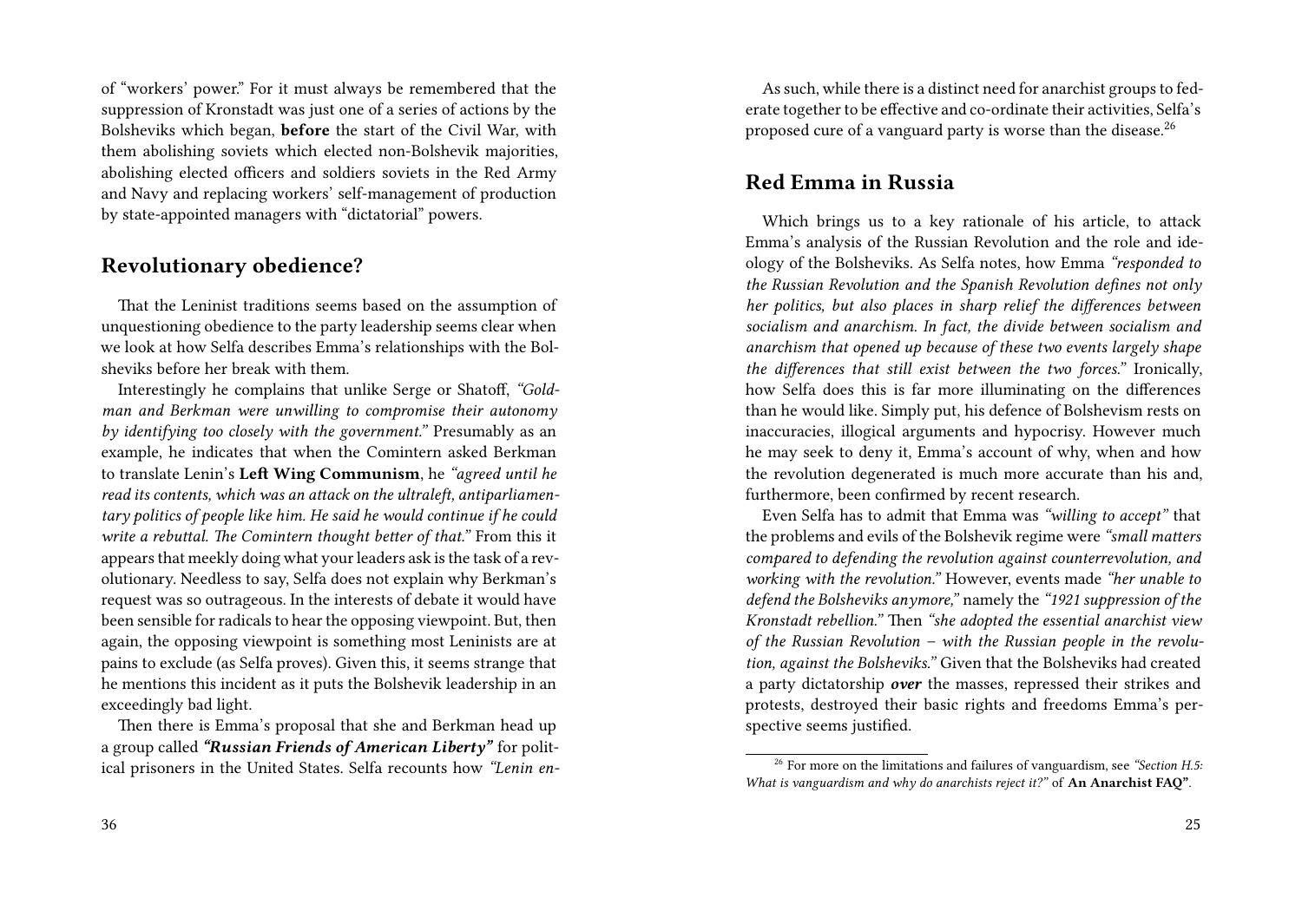Given this, Selfa seeks to distort Emma's analysis and conclusions from the Revolution. He argues that to Emma, *"the civil war to defend the revolution is merely the excuse the Bolsheviks use to unmask their real agenda – or as she put it in the preface to My Disillusionment, 'an insignificant minority bent on creating an absolute State is necessarily driven to oppression and terrorism.'"* Selfa forgets two things.

Firstly, when Emma wrote this (in 1922) she had just returned from a country where all the Bolsheviks she meet had talked about the need for party dictatorship. Thus mainstream Bolshevik was based on the party leaders exercising power in a highly centralised state system and, moreover, happy to use any and all means to protect it. In **Living My Life** she records that Zinoviev considered the main political policy as the *"[c]oncentration of all power in the hands of the proletarian avant-garde, which is the Communist Party."* He was convinced that the *"dictatorship of the proletariat is the only workable program during a revolutionary period."* Thus once in power *"[a]ll the succeeding acts of the Bolsheviki, all their following policies, changes of policies, their compromises and retreats, their methods of suppression and persecution, their terrorism and extermination of all other political views – all were but the means to an end the retaining of the State power in the hands of the Communist Party. Indeed, the Bolsheviki themselves (in Russia) made no* secret of it."<sup>27</sup>

Secondly, this dogma of party dictatorship had been enshrined in Bolshevik ideology for four years and was considered a fundamental lesson of the revolution. Before that, in 1917, they had advocated party power. In October 1917 they created the kind of "revolutionary government" Selfa supports and the fate of the Russian masses now rested with the handful of members of Lenin's government and the Bolshevik central committee. Thus an *"insignificant*

<sup>27</sup> **Living My Life**, vol. 2, pp. 738–9; **My Disillusionment in Russia**, Thomas Y. Crowell Company, New York, 1970, p. 245

And given that the Bolshevik regime was a party dictatorship with an *"all-powerful, centralised Government with State Capitalism as its economic expression*<sup>245</sup> within which the working class had no freedom of speech, association, or to strike or protest, what exactly was there left to *"roll back"*?

Let us move on from such trivial matters as working class freedom and ask whether, in fact, the Kronstadt rebellion would ensured the victory of the Whites. Sadly for Selfa, the whites were **not** a threat.<sup>46</sup> As Lenin himself acknowledged during the revolt on March 16th *"the enemies"* around the Bolshevik state were *"no longer able to wage their war of intervention*<sup>347</sup>

Little wonder Kronstadt was so important to Emma. Occurring as it did after the end of the civil war, Kronstadt played a key role in opening her eyes to the real role of Bolshevism in the revolution. Until then, she (like many others) had supported the Bolsheviks, rationalising their dictatorship as a temporary measure necessitated by the civil war. Kronstadt smashed that illusion, *"broke the last thread that held me to the Bolsheviki. The wanton slaughter they had instigated spoke more eloquently against than aught else. Whatever the pretences of the past, the Bolsheviki now proved themselves the most pernicious enemies of the Revolution. I would have nothing further to do with them.*"<sup>48</sup>

Kronstadt is important as it provides a deep insight into the political thinking of contemporary revolutionaries. Its exposes their basic attitude to what socialism is about. So when Leninists like Selfa justify the suppression of Kronstadt, we can only draw the conclusion that faced with a similar revolt against party power in a future revolution then those in power will not hesitate to do the same again, repressing the actual working class in the name

<sup>45</sup> **My Disillusionment in Russia**, p. 247

<sup>46</sup> For details see , "Section 11: Were the Whites a threat during the Kronstadt revolt?" of **An Anarchist FAQ**

<sup>47</sup> *"The Campaign of Lies"*, **Kronstadt**, p. 52

<sup>48</sup> **My Disillusionment in Russia**, p. 200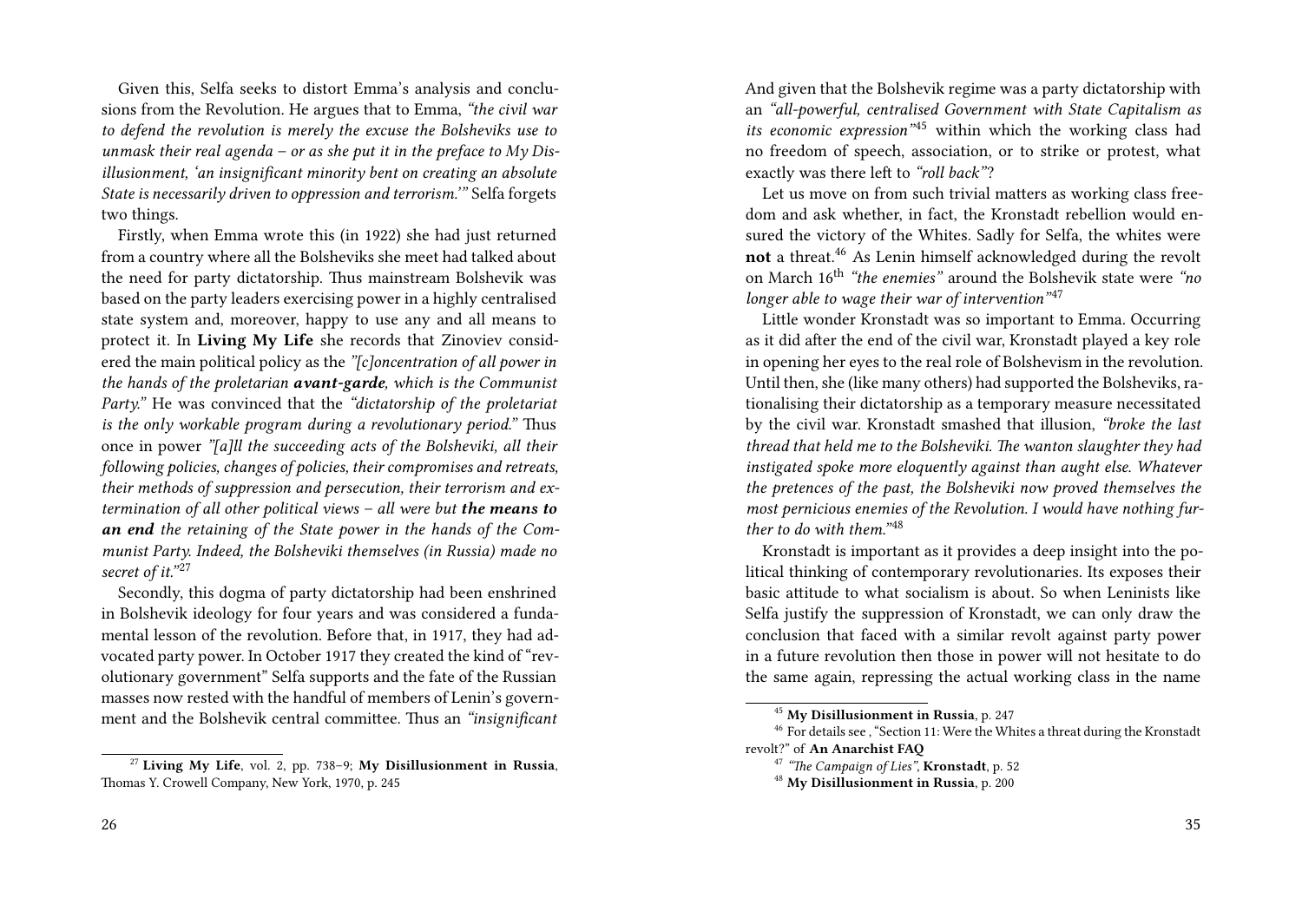stadt rebels were not anarchists nor did they raise that demand. Selfa quotes from Paul Avrich's book on Kronstadt in his essay yet he obviously has not read it. If he had, he would know that neither of these two claims are true.<sup>41</sup> But, then again, truth is usually absent when Leninists argue that *"the government suppression of the rebellion of sailors at the Kronstadt garrison in 1921 … can be* defended."<sup>42</sup>

The gist of his argument is that if the *"sailors had succeeded in their uprising against the government, the counterrevolutionary Whites would have had a breach that they would have exploited to roll back the revolution."* This would mean that the rebels would *"get the elimination of the soviets, the return of pogroms, and a right-wing dictatorship."* It would be churlish to note that the Bolsheviks had eliminated the soviets in all but name back in  $1918<sup>43</sup>$  or that they had been proclaiming the necessity of the "dictatorship of the party" for quite a few years by this time. $44$ 

*minority"* had ruled the Russian masses from the start. Initially, the masses supported the Bolsheviks but soon this changed. Faced with rejection in soviet elections across Russia, the Bolsheviks disbanded them. They gerrymandered others to ensure their majority. They even gerrymandered the Fifth All-Russian Congress of Soviets to maintain in power (which provoked the revolt of the Left-SRs).This process started before the start of the civil war Selfa seeks to used to justify and excuse Bolshevik authoritarianism. The shift from party government to party dictatorship was relatively quick, under six months in fact. $28$ 

Emma, regardless of Selfa's claims, did not blame Bolshevism as such. Rather she argued that the ideology of the Bolsheviks played a key role in this process but that it *"would be an error to assume that the failure of the Revolution was due entirely to the character of the Bolsheviki. Fundamentally, it was the result of the principles and methods of Bolshevism. It was the authoritarian spirit and principles of the State … Were any other political party in control of the government in Russia the result would have been essentially the same. It is not so much the Bolsheviki who killed the Russian Revolution as the Bolshevik idea. It was Marxism, however modified; in short, fanatical governmentalism. Only this understanding of the underlying forces that crushed the Revolution can- present the true lesson of that world-stirring event… The Russian Revolution was a libertarian step defeated by the Bolshevik State, by the temporary victory of the reactionary, the governmental idea.*"<sup>29</sup>

Selfa repeats the usual Leninist apologetics for Bolshevik tyranny, asserting that Emma's account *"may sound credible to someone picking up her books for the first time"* but *"it ignores the most important point,"* namely *"that it takes place two years into a civil war that has devastated industrial production, and in which*

<sup>41</sup> Avrich notes that *"'Soviets without Communists' was not, as is often maintained by both Soviet and non-Soviet writers, a Kronstadt slogan."* As far as being anarchists, he points out that while the *"influence of the anarchists … had always been strong within the fleet"* and *"had by no means dissipated"* in 1921, in fact the "Political group clostest to the rebels" were the SR Maximalists who occupied *"a place in the revolutionary spectrum between the Left SR's and the anarchists while sharing elements of both."* (**Kronstadt 1921**, W.W. Norton and Company Inc., New York, 1970, p. 181, p. 168, p. 169 and p. 171)

<sup>42</sup> For more on Kronstadt and Leninist lies against it, see the *"Appendix: What was the Kronstadt Rebellion?"* of **An Anarchist FAQ**

<sup>43</sup> See *"Section H.6.1: Can objective factors explain the failure of the Russian Revolution?"* and *"Section 6: What happened to the soviets after October?"* of **An Anarchist FAQ**

<sup>&</sup>lt;sup>44</sup> At the 1920 Comintern congress, Zinoviev announced to the world that *"the dictatorship of the proletariat is at the same time the dictatorship of the Communist Party."* This was applicable everywhere: *"Today, people like Kautsky come along and say that in Russia you do not have the dictatorship of the working class but the dictatorship of the party. They think this is a reproach against us. Not in the least! We have a dictatorship of the working class and that is precisely why we also have a dictatorship of the Communist Party."* (**Proceedings and Documents of the Second Congress 1920**, vol. 1, Pathfinder, New York, 1991, pp. 151–2)

<sup>28</sup> For more on Bolshevik onslaught against the soviets in 1918, see *""Section H.6: Why did the Russian Revolution fail?"* and *"Section 6: What happened to the soviets after October?"* of **An Anarchist FAQ"**.

<sup>29</sup> **My Disillusionment in Russia**, p. 250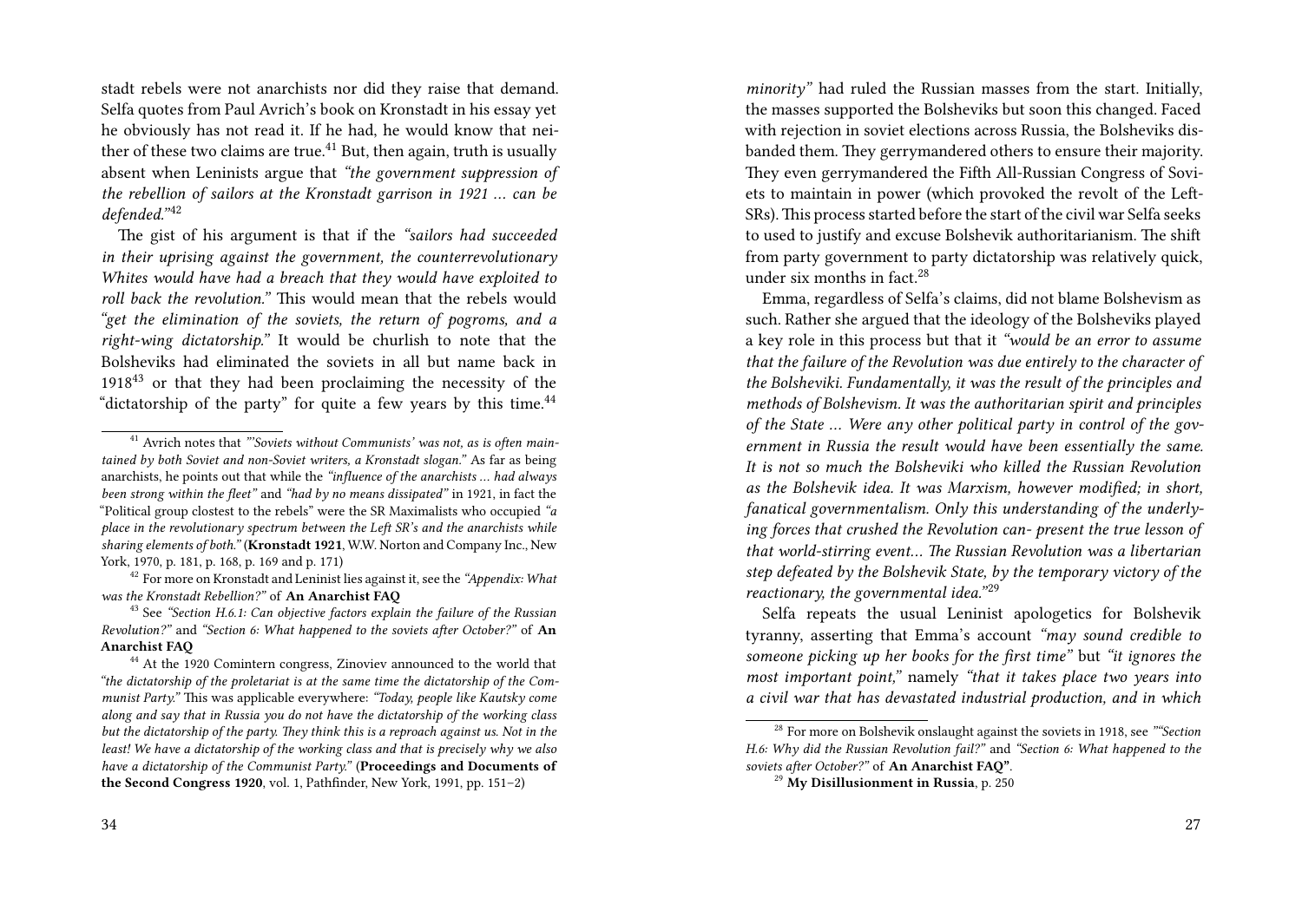*the workers' government is fighting for its survival."* However, he is simply taking the piss here. No one reading her book could fail to notice that Emma indicates and discusses the civil war and the collapse of industry. As even he had to note, Emma's break with the Bolsheviks took time as she struggled with the reality of the regime and the excuses used to justify it.

Significantly, these excuses came not from the leading Bolsheviks but from libertarians who sought to justify their co-operation with politicians who did not consider their authoritarian policies and actions as anything other than necessary and of no real concern. The Bolsheviks, in other words, considered their actions and policies as socialist and in no way detrimental to the fate and nature of the revolution. As socialist Samuel Farber notes, *"there is no evidence indicating that Lenin or any of the mainstream Bolshevik leaders lamented the loss of workers' control or of democracy in the soviets, or at least referred to these losses as a retreat, as Lenin declared with the replacement of War Communism by NEP in 1921."* <sup>30</sup>

So when Selfa argues that *"there is no doubt that these conditions led to a degeneration of the revolution, committed communists felt the only possibility of reinvigorating the revolution lay in its defence against the counterrevolution"* he is simply not accurately reporting the opinions of the Bolshevik leadership. Rather the Bolshevik leadership saw nothing wrong with their authoritarian policies. Quite the reverse. Not only did they generalise their experiences and policies as lessons for revolutionaries in the west, they refused to change them once the civil war was finished. As we will see, Trotsky was defending party dictatorship into the 1930s.

For the Bolshevik leaders, their policies were not the product of holding *"out against the indigenous counterrevolutionaries and fourteen foreign armies, hoping that a revolution in Europe would come to its aid"* as Selfa claims. Rather they considered these "commu-

to criticise them destabilised their regime. This is to be expected, as it had no popular base at all in the Russian masses.

And what of the government taking up arms against the anarchists? Or the Russian masses? Apparently, state violence against radicals is acceptable, radical violence in self-defence is not. And, of course, the Bolsheviks had arrested numerous anarchists when it broke its agreement with the Makhnovists when the last White General had been defeated with their help. Thus civil war cannot explain the Bolshevik repression against the anarchists.

But put such minor concerns to one side. The important thing is that *"Anarchist bookstores remained open throughout the 1920s."* Who cares about party dictatorship, repression of strikes, arrests by the secret police and freedom of association and speech when you can go to an anarchist bookshop? Then, of course, there is Selfa's claims that *"in 1921 the state organised a funeral for the death of anarchist leader Peter Kropotkin at which Goldman spoke."* Except that is not how Emma remembered it. While the state allowed the funeral (subject to its approval and censorship), it was organised by anarchists. The state refused to release anarchist prisoners to attend it.<sup>39</sup> Victor Serge recounted how the *"shadow of the Cheka fell everywhere.*"<sup>40</sup> This was the last officially allowed anarchist protest until the end of the USSR, so it seems strange that Selfa should even mention it. It hardly amounts to much evidence for his case.

The same can be said of his account of the Kronstadt revolt.

#### **Kronstadt**

Selfa leaves no Leninist invention unuttered. Talking of Kronstadt, he states that *"the Kronstadt anarchists"* demanded *"Soviets without Bolsheviks"* which is wrong on every count. The Kron-

<sup>30</sup> **Before Stalinism : The Rise and Fall of Soviet Democracy,** Polity Press, Oxford, 1990, p. 44

<sup>39</sup> **My Disillusionment in Russia**, pp. 189–192

<sup>40</sup> **Memoirs of a Revolutionary**, **1901–41**, Oxford University Press, Oxford, 1963. p. 124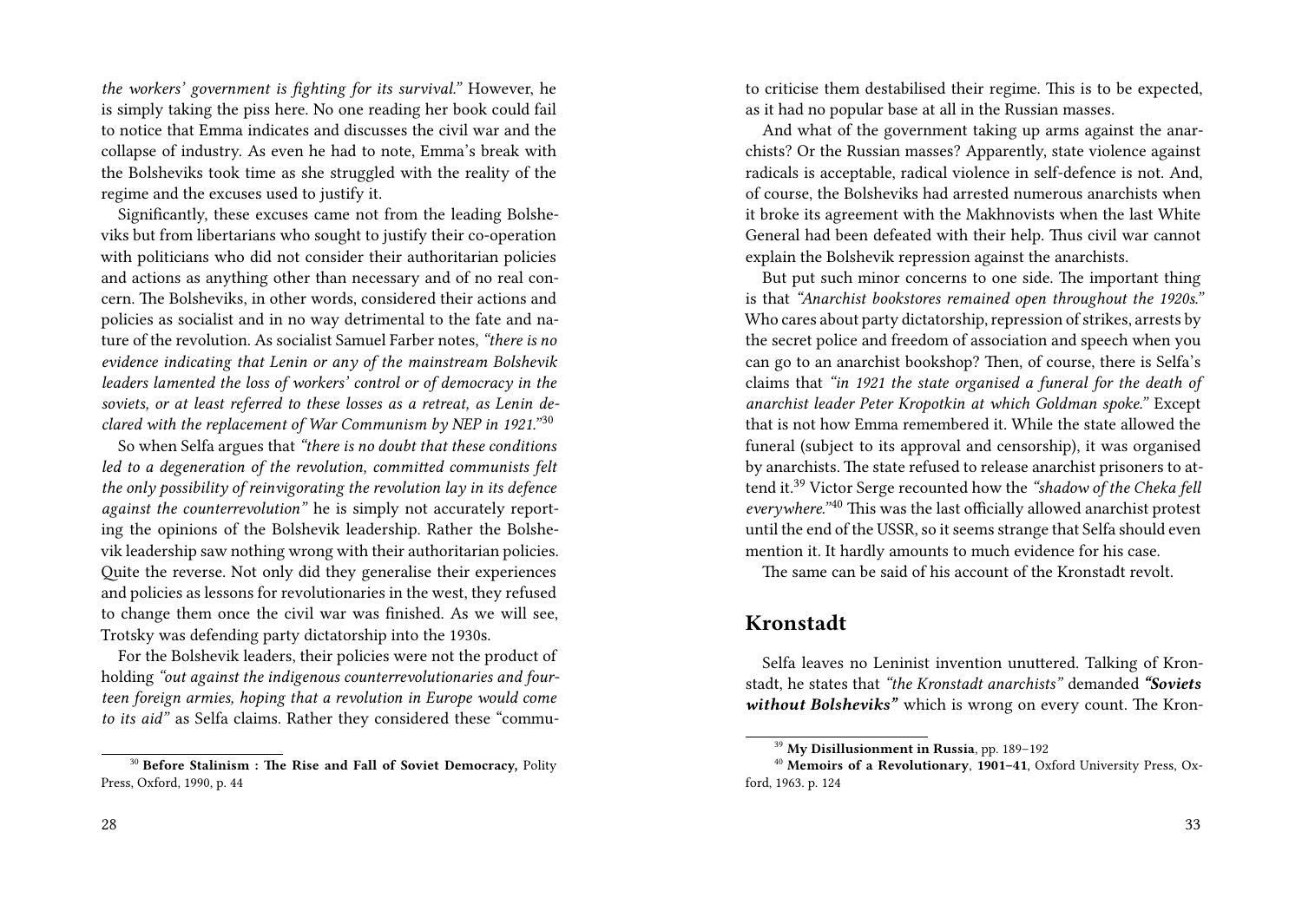*released the next."* Yet Goldman's account is from first hand interviews with anarchists in Lenin's Russia. You would think that they would know how *"inconsistent"* their repression was rather better than Selfa, but obviously not. I'm also sure that if Selfa was continually arrested one week by the Bush administration and released the next he would consider this as unacceptable state repression. He would not consider it *"inconsistent"* but rather a clear impediment to his liberty and political activity. Its capricious nature would not make it any less horrific.

Selfa does not discuss what this *"inconsistent"* repression was like. He does not discuss what it would be like to live under a regime which could arrest you at the drop of a hat, what it would be like to be incarcerated without knowing if you would be dead or free the following week, to see your papers banned and your attempts at organisation forced underground. To live, in other words, at the mercy of the secret police and their whims. This, for Selfa, is of little concern. What matters is that the repression was *"inconsistent"* not the terror of living under a regime whose repression was arbitrary and could strike at any moment.

Not only was it *"inconsistent," "most [anarchists] who promised not to take up arms against the government were released,"* Selfa claims. Which, of course, explains why Emma had to go to Red Trade Union Congress in 1921 to raise the issue of anarchists on hunger-strike in Soviet prisons. After all, the head of the All-Russian Cheka had announced, like Selfa, that there were no anarchists in soviet prisons, just bandits and Makhnovists.<sup>38</sup> That Selfa repeats this state propaganda is deeply worrying, but unexpected. Clearly injustice and repression is acceptable when they are Red rather than White. So Emma's experiences in Lenin's Russia utterly disprove Selfa's assertion that *"the government repressed the anarchists who destabilised the regime during the civil war."* For the Bolsheviks, holding alternative opinions and daring nist" policies and generalised them into lessons for all revolutions. Now, even assuming that Selfa's claims were true, that Bolshevik policies were the result the pressures of civil war (and I must stress, they were not as they started before the civil war started and the Bolshevik leaders did not justify them in those terms) a greater indictment of Bolshevism could not be found. After all, Leninism is meant to recognise that civil war is inevitable during a revolution. Is Selfa really claiming that Leninism failed because the inevitable happened? That is hardly convincing.<sup>31</sup>

Moreover, Selfa should know that when Emma arrived in Bolshevik Russia in January 1920 the civil war *"appeared to be over."* The Whites had either been totally defeated or were in retreat. Yet Bolshevik policies were not changing. In fact, *"the Communist Party decreed that economic reconstruction should be brought about by an intensification of War Communism policies."* Emma was there when the *"mood of euphoria which gripped the Communist party after the defeat of the main leaders of the White movement … put it on a course leading to conflict with its chosen political constituency — industrial workers."* The return of conflict with the Polish war and Wrangel's attack did not determine Bolshevik policy, which continued as it was after the end of the civil war in November, 1920. The *"mood of optimism which prevailed in Soviet Russia in the autumn of 1920 was even more intense than in the spring."* The government, again, intensified its authoritarian its policies and soon brought it into conflict with the working class. The *"industrial unrest which erupted in Soviet Russia in early 1921 … encompassed most of the country's industrial regions,"* which the Bolsheviks overcame *"by changing the direction of its economic policy and applying firm repressive mea*sures."<sup>32</sup> The political policy of party dictatorship remained sacro-

<sup>38</sup> **Living My Life**, vol. 2, pp. 910–2

<sup>31</sup> For further discussion of this see the *"Appendix: What caused the degeneration of the Russian Revolution?"* of **An Anarchist FAQ**.

<sup>&</sup>lt;sup>32</sup> Jonathan Aves, Workers against Lenin: Labour protest and the Bol**shevik dictatorship**, Tauris Academic Studies, London, 1996, p. 5, p. 93, p. 111 and pp. 155–6. Aves book is essential reading to get a feel of the dynamics of